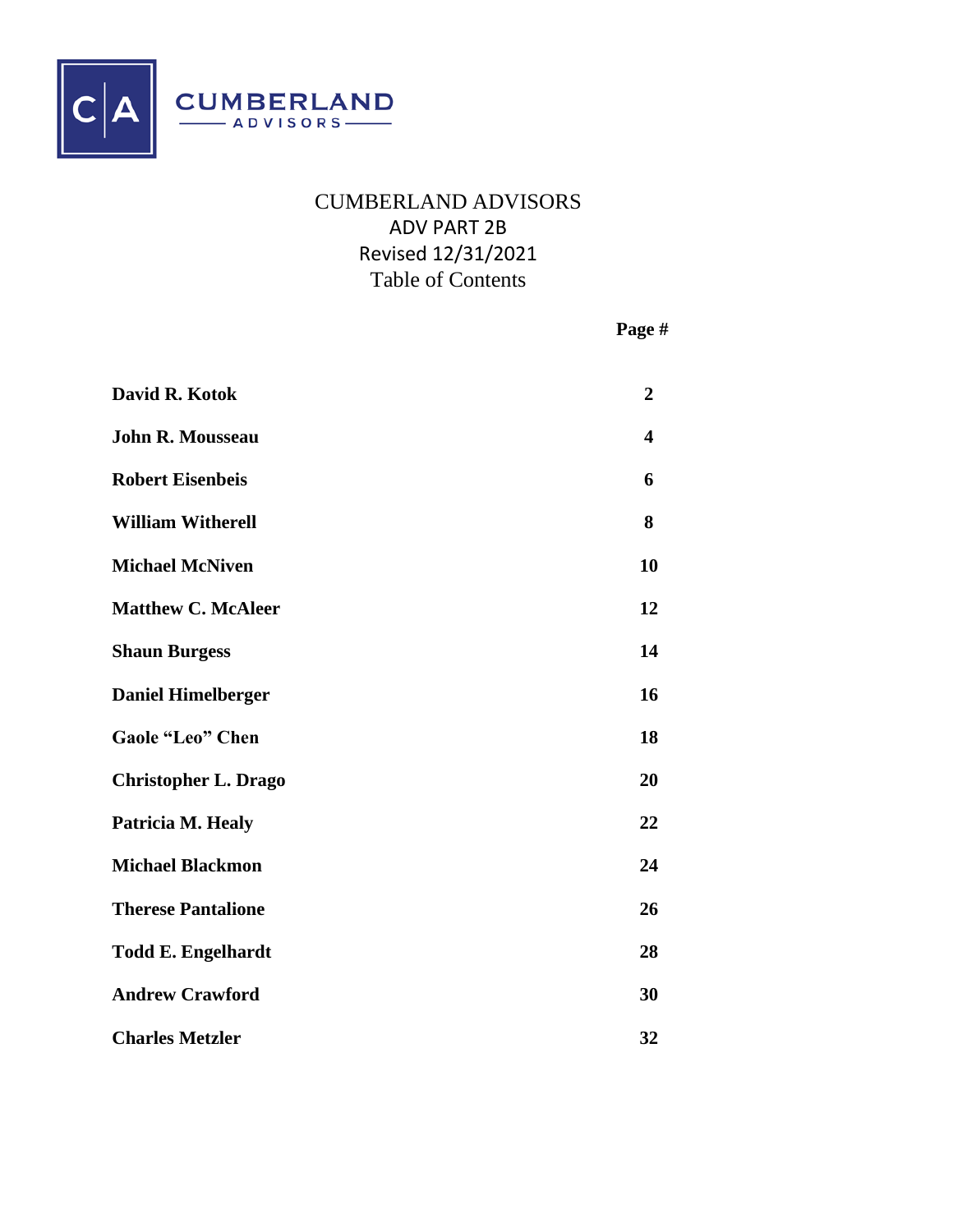## **ITEM 1 – TITLE - Chairman, CIO, & Portfolio Manager**

- A. 1. DAVID R. KOTOK, 2 N. Tamiami Trail, Suite 303, Sarasota, FL 34236, 800-257-7013, extension 320
	- 2. Cumberland Advisors, 2 N. Tamiami Trail, Suite 303, Sarasota, FL 34236
	- 3. Supplement dated 01/25/2017

B. This brochure supplement provides information about David R. Kotok that supplements the Cumberland Advisors brochure (ADV Part 2A). You should have received a copy of that brochure. Please contact Timothy J. Lyle, 800-257-7013, extension 350 if you did not receive Cumberland's brochure or if you have any questions about the contents of this supplement. Additional information about David R. Kotok is available on the SEC's website at www.adviserinfo.sec.gov.

## **ITEM 2 – Educational Background and Business Experience**

David R. Kotok co-founded Cumberland Advisors in 1973 and has been its Chief Investment Officer since inception. He holds a B.S. in Economics from The Wharton School of the University of Pennsylvania, an M.S. in Organizational Dynamics from The School of Arts and Sciences at the University of Pennsylvania, and a Masters in Philosophy from the University of Pennsylvania. His date of Birth is 3/3/1943.

## **ITEM 3 – Disciplinary Information**

There is no disciplinary information to report on this person.

## **ITEM 4 – Other Business Activities**

Mr. Kotok's articles and financial market commentary have appeared in The New York Times, The Wall Street Journal, Barron's, and other publications. He is a frequent contributor to Bloomberg TV and radio, Fox Business, and other media.

As CIO, Mr. Kotok is co-manager on all portfolio styles. Mr. Kotok has served as Program Chairman of the Global Interdependence Center (GIC) (www.interdependence.org), whose mission is to encourage the expansion of global dialogue and free trade in order to improve cooperation and understanding among nation states, with the goal of reducing international conflicts and improving worldwide living standards. Mr. Kotok chaired its Central Banking Series and organized a five-continent dialogue held in Philadelphia, Paris, Zambia (Livingstone), Hanoi, Singapore, Prague, Cape Town, Shanghai, Hong Kong, Rome, Milan, Tallinn, and Santiago, Chile. He has received the Global Citizen Award from GIC for his efforts.

Mr. Kotok is a member of the National Business Economics Issues Council (NBEIC), the National Association for Business Economics (NABE) and served on the Research Advisory Board of BCA Research. Mr. Kotok has served as a Commissioner of the Delaware River Port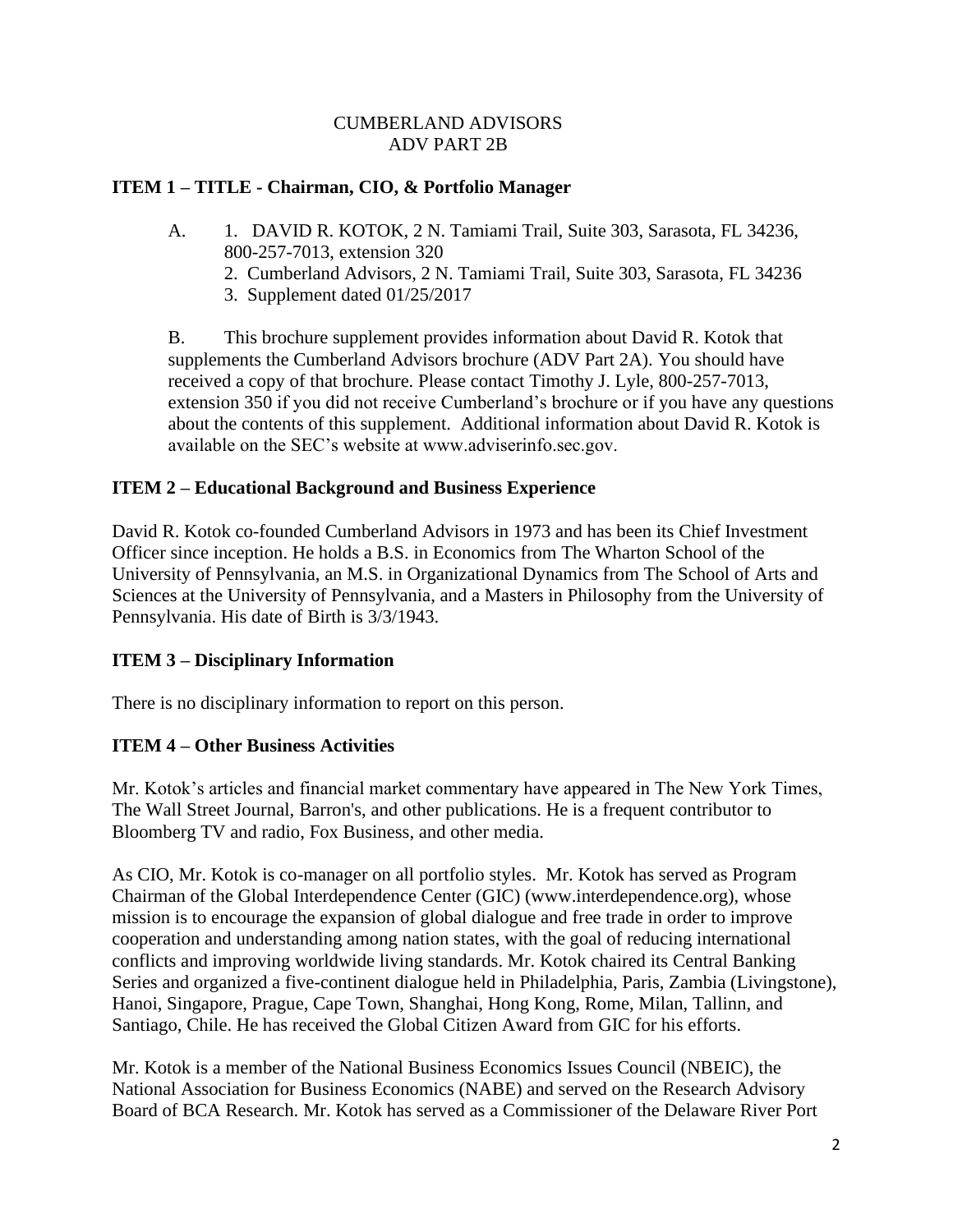Authority (DRPA) and on the Treasury Transition Teams for New Jersey Governors Kean and Whitman. He has also served as a board member of the New Jersey Economic Development Authority and as Chairman of the New Jersey Casino Reinvestment Development Authority. He has authored or co-authored four books, including: "From Bear to Bull with ETFs," and "Adventures in Muniland."

## **ITEM 5 - Additional Compensation**

No one who is not a client provides an economic benefit to Mr. Kotok for providing advisory services.

## **ITEM 6 – Supervision**

Day-to-day oversight of Mr. Kotok will be performed by President John Mousseau and CCO Timothy Lyle. They can be reached at: 800-257-7013. Mr. Kotok is also supervised by the Board of Directors of Cumberland Advisors. A Compliance Officer reviews and monitors individual accounts to ensure that they match the investment objective of each particular client. A CO also reviews marketing literature and e-mail sent to and from clients. Each of the supervised persons is bound by Cumberland's Code of Ethics, which, among other things, sets forth certain policies and procedures aimed at preventing abusive practices by Cumberland's supervised persons. In addition, each of the supervised persons has received a copy of (and reviewed) Cumberland's Investment Adviser Policies and Procedures Manual, which was reasonably designed to prevent any violation of the Advisers Act or the rules that the SEC has adopted there under. Cumberland believes that the Code of Ethics and Policies and Procedures Manual are useful tools for monitoring the advice that its supervised persons give to its clients.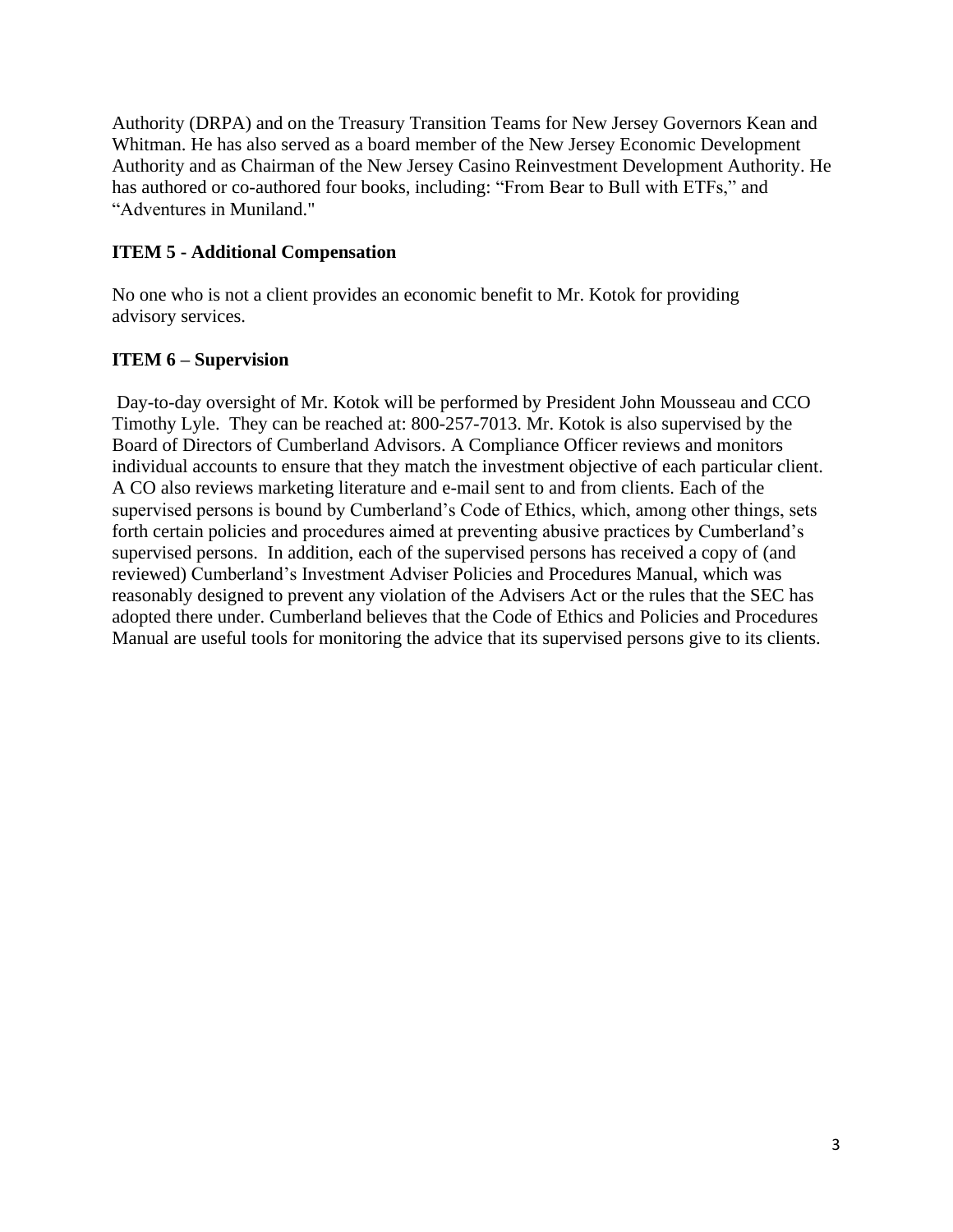## **ITEM 1 – TITLE – President, Chief Executive Officer & Director of Fixed Income**

- A. 1. JOHN R. MOUSSEAU, CFA,<sup>1</sup> President, CEO 2 N. Tamiami Trail, Suite 303, Sarasota, FL, 34236, 800-257-7013, extension 307
	- 2. Cumberland Advisors, 2 N. Tamiami Trail, Suite 303, Sarasota, FL 34236
	- 3. Supplement dated 01/25/17.

B. This brochure supplement provides information about John R. Mousseau that supplements the Cumberland Advisors brochure (ADV Part 2A). You should have received a copy of that brochure. Please contact Timothy J. Lyle, 800-257-7013, extension 350, if you did not receive Cumberland's brochure or if you have any questions about the contents of this supplement. Additional information about John R. Mousseau is available on the SEC's website at www.adviserinfo.sec.gov.

## **ITEM 2 – Educational Background and Business Experience**

Mr. Mousseau joined Cumberland in 2000 and is the Executive Director of the Fixed Income department. In this capacity, John and his team manage portfolio construction, management, analysis, trading, and research for both tax-free and taxable bond accounts. From 1993 to 2000 John was Portfolio Manager and Director of Municipal Bond Investments for Lord Abbett & Company. Prior to that, he served as First Vice President and Director of Municipal Portfolio Analysis for Shearson Lehman Brothers and E.F. Hutton, from 1981 to 1993. Mr. Mousseau holds an A.B. degree in economics from Georgetown University and an M.A. degree in economics from Brown University. His date of birth is 9/18/1956.

## **ITEM 3 – Disciplinary Information**

There is no disciplinary information to report on this person.

## **ITEM 4 – Other Business Activities**

A holder of the Chartered Financial Analyst® designation, Mr. Mousseau is a member of the Philadelphia Council for Business Economists (PCBE), the National Federation of Municipal Analysts (NFMA), the National Association of Business Economics (NABE), the Washington Area Money Managers (WAMM), and the National Economists Club (NEC). He is also a member of the New York Society of Securities Analysts, where he served on the Society's High Net-Worth Investors Committee and as a past chair of the

<sup>&</sup>lt;sup>1</sup> The Chartered Financial Analyst $^\circledR$  designation is an international professional certification offered by the CFA

Institute (formerly AIMR) to financial analysts who complete a series of three examinations. To become a CFA  $^{\circledR}$ Charter holder candidates must pass each of three six-hour exams, possess a bachelor's degree from an accredited institution (or have equivalent education or work experience) and have 48 months of qualified, professional work experience. CFA ® charter holders are also obligated to adhere to a strict Code of Ethics and Standards governing their professional conduct.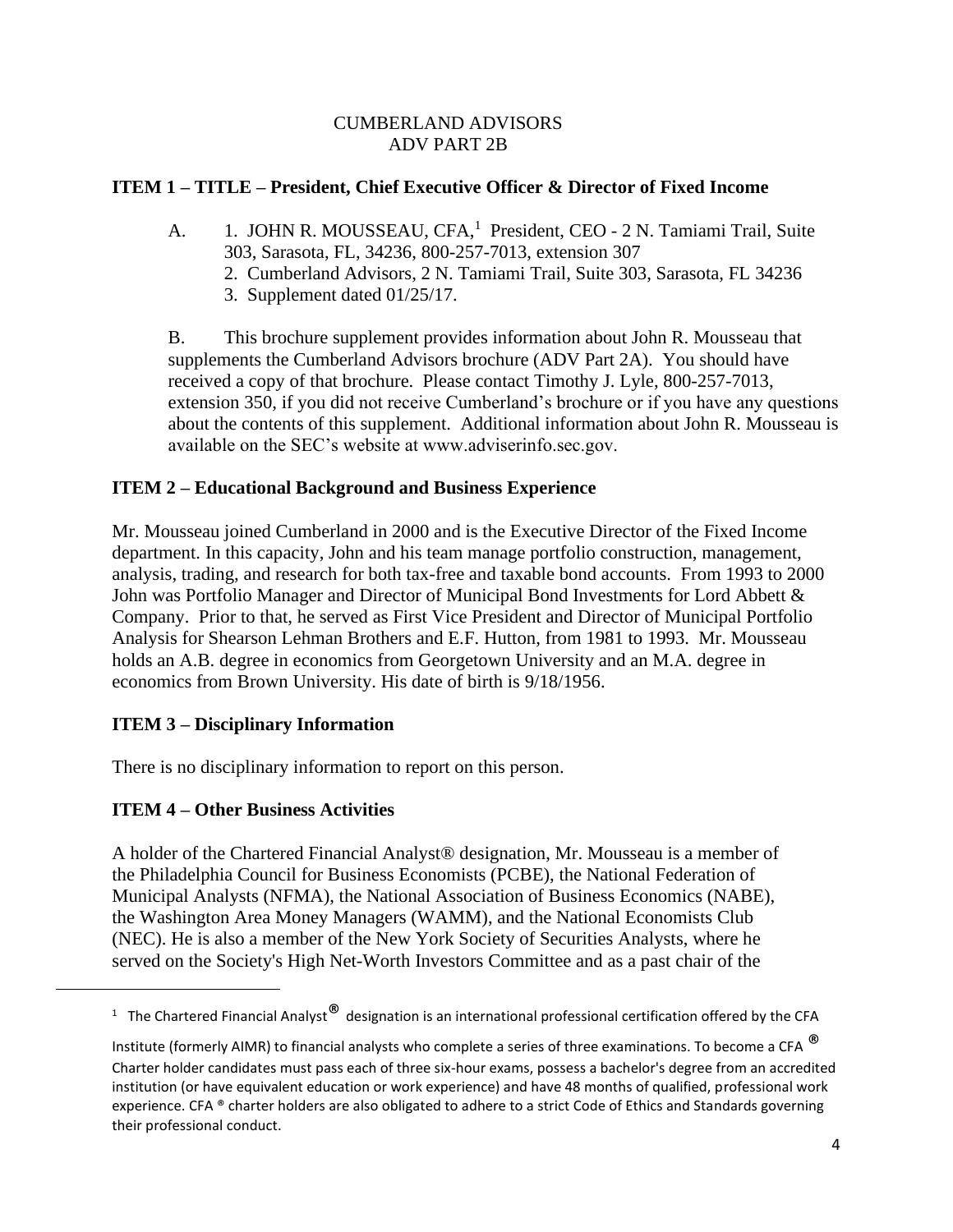Municipal Bond Buyers Conference. In addition, he has served as an instructor at the New York Institute of Finance and Bond Market Association.

His comments and analyses have appeared in The Bond Buyer, Barron's, the Wall Street Journal, Bloomberg, Forbes, the New York Times, the San Francisco Chronicle, and the Newark Star-Ledger. In addition, he has appeared on Bloomberg Radio and Television, Reuters, and CNBC for commentary on fixed-income markets. He has also been a speaker at various industry conferences, and a guest lecturer at Florida International University

Mr. Mousseau resides in Sarasota, FL, and is active in alumni affairs at Georgetown University.

## **ITEM 5 - Additional Compensation**

No one who is not a client provides an economic benefit to Mr. Mousseau for providing advisory services.

### **ITEM 6 – Supervision**

The person responsible for supervising Mr. Mousseau is Chairman David R. Kotok. He can be reached at: 800-257-7013, extension 320. A Compliance Officer ("CO") reviews and monitors individual accounts to ensure that they match the investment objective of each particular client. A CO also reviews marketing literature and e-mail sent to and from clients. Each of the supervised persons is bound by Cumberland's Code of Ethics, which among other things, sets forth certain policies and procedures aimed at preventing abusive practices by Cumberland's supervised persons. In addition, each of the supervised persons has received a copy of and reviewed Cumberland's Investment Adviser Policies and Procedures Manual, which was reasonably designed to prevent any violation of the Advisers Act or the rules that the SEC has adopted there under. Cumberland believes that the Code of Ethics and Policies and Procedures Manual are useful tools for monitoring the advice that its supervised person gives to its clients.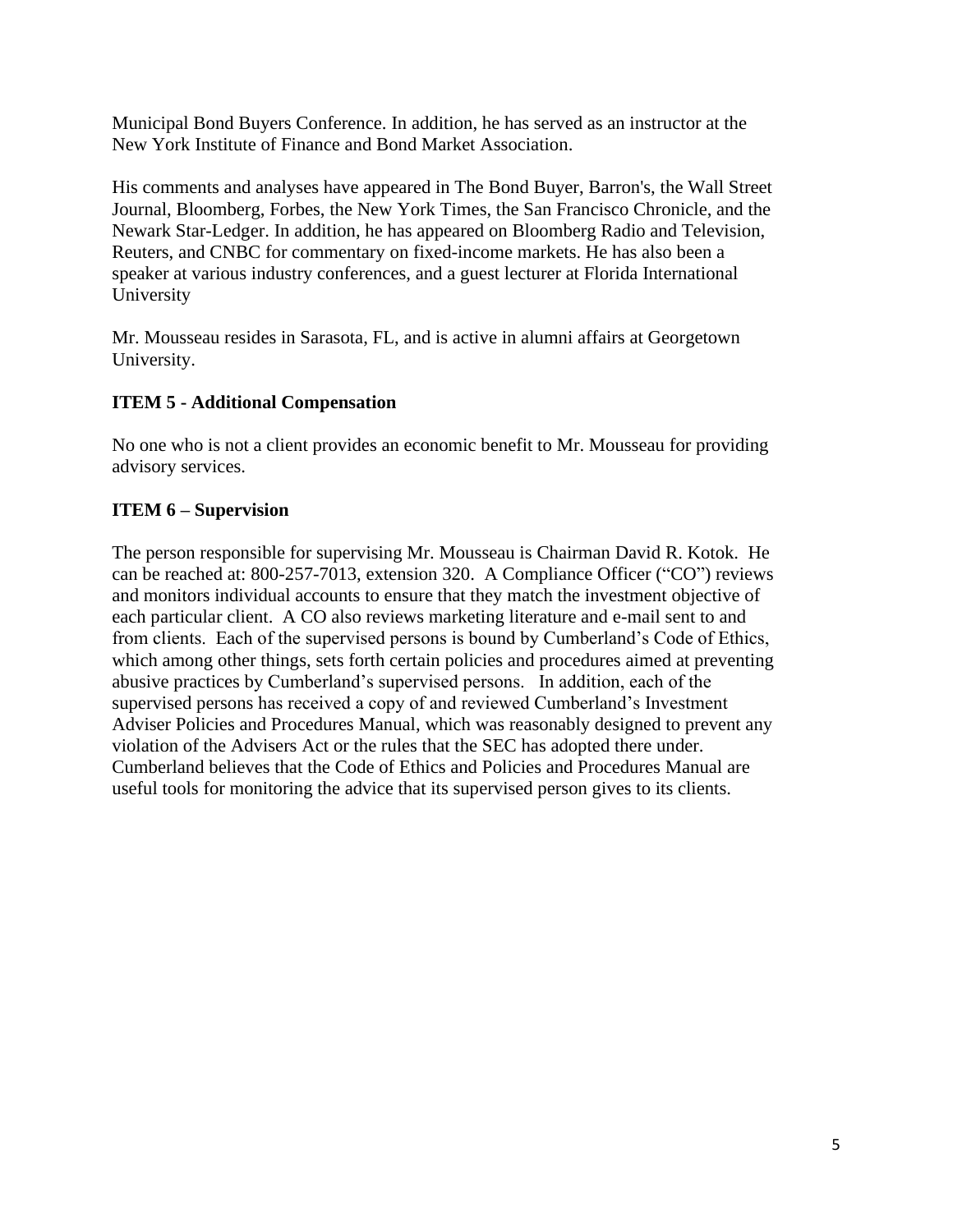## **ITEM 1 – TITLE –Vice Chairman, Chief Monetary Economist**

- A. 1. ROBERT EISENBEIS, 2 N. Tamiami Trail, Suite 303, Sarasota, FL 34236, 800-257-7013, ext. 311
	- 2. Cumberland Advisors, 2 N. Tamiami Trail, Suite 303, Sarasota, FL 34236
	- 3. Supplement dated 01/25/2017.

B. This brochure supplement provides information about Robert Eisenbeis that supplements the Cumberland Advisors brochure (ADV Part 2A). You should have received a copy of that brochure. Please contact Timothy J. Lyle, 800-257-7013, extension 350 if you did not receive Cumberland's brochure or if you have any questions about the contents of this supplement. Additional information about Robert Eisenbeis is available on the SEC's website at www.adviserinfo.sec.gov.

## **ITEM 2 – Educational Background and Business Experience**

Dr. Robert A. Eisenbeis joined the firm in 2007 and serves as Vice Chairman and Cumberland Advisors' Chief Monetary Economist. In this capacity, he advises Cumberland's asset managers on developments in US financial markets, the domestic economy and their implications for investment and trading strategies.

Dr. Eisenbeis was formerly Executive Vice-President and Director of Research at the Federal Reserve Bank of Atlanta until 2007. Prior to joining the Atlanta Fed in May 1996, Dr. Eisenbeis was the Wachovia Professor of Banking at the Kenan-Flagler School of Business at the University of North Carolina at Chapel Hill. Previously, he was Senior Deputy Associate Director in the Division of Research and Statistics at the Board of Governors of the Federal Reserve System and served as Assistant Director of Research and Chief of the Financial and Economic Research Section at the FDIC. He holds a Ph.D. and M.S. degree from the University of Wisconsin and a B.S. degree from Brown University. His date of birth is 4/7/41.

## **ITEM 3 – Disciplinary Information**

There is no disciplinary information to report on this person.

## **ITEM 4 – Other Business Activities**

Dr. Eisenbeis' research has focused on monetary policy and issues pertaining to credit scoring, banking, and finance. His more than 100 articles have appeared in such leading publications as the Journal of Finance; the Journal of Financial Services Research; the Journal of Money, Credit, and Banking; the Journal of Banking and Finance; Banking Law Journal; and the Journal of Regulatory Economics. His work has also appeared in several Federal Reserve Bank publications, as well as the Journal of Retail Banking Services and other trade journals. Dr. Eisenbeis has coauthored and/or edited five books on banking and statistics and contributed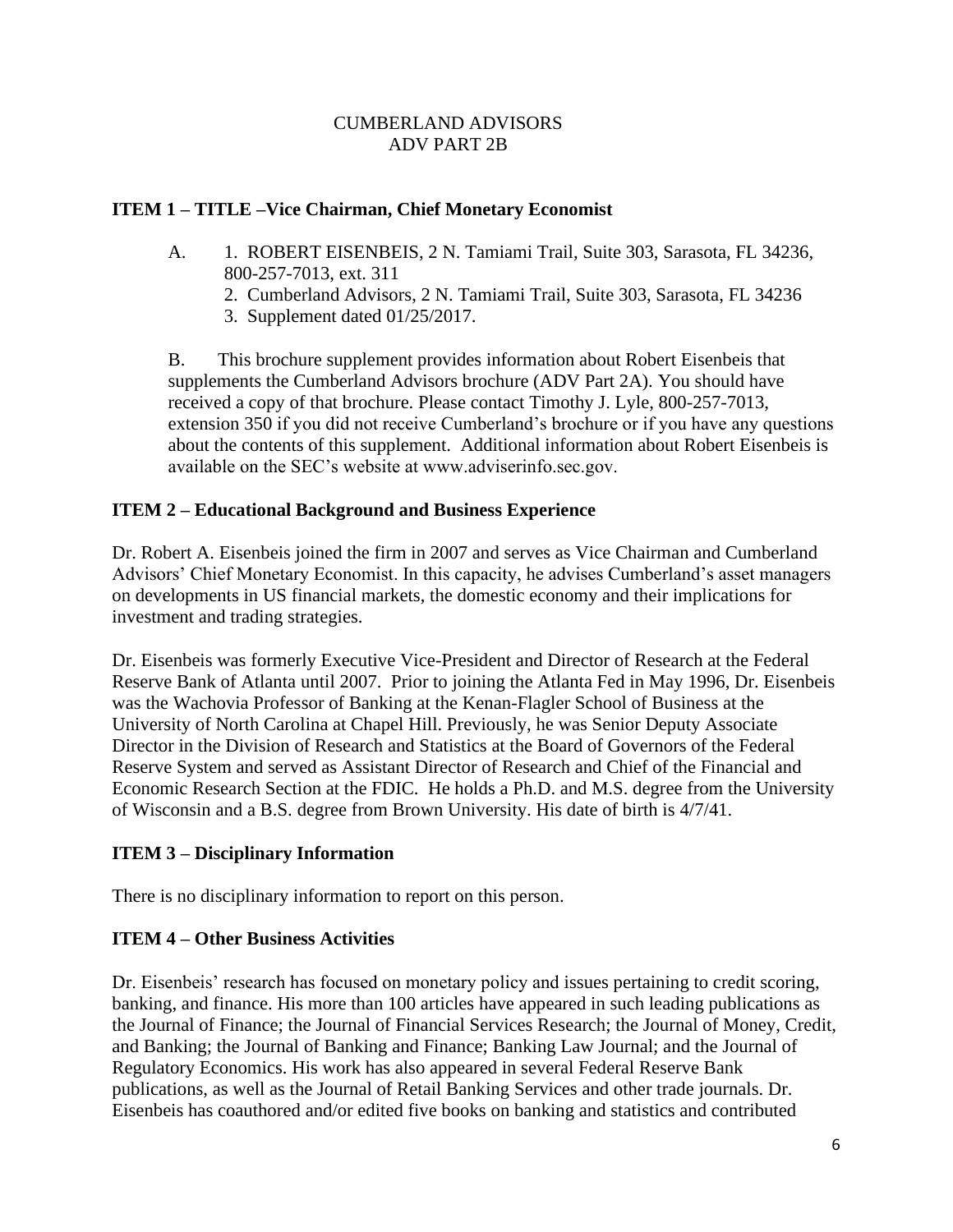chapters to other books and was the executive editor of the Journal of Financial Services Research. He presently serves on the editorial boards of several scholarly journals. Current research has focused on the development of methods for evaluating the forecasting performance of economic forecasters, which is being used by USA Today and the Wall Street Journal, and on the implications for financial stability of the regulatory framework being implemented in the United States and European Union. In 2004 he was named a Fellow by the National Association for Business Economics. He is also a Fellow of the Wharton Financial Institutions Center, a member of the Shadow Financial Regulatory Committee and the Financial Economists Roundtable. Most recently he has appeared frequently on Fox Business, CNBC and Bloomberg TV and radio commenting on current economic policy developments.

## **ITEM 5 - Additional Compensation**

No one who is not a client provides an economic benefit to Dr. Eisenbeis for providing advisory services.

## **ITEM 6 – Supervision**

The person responsible for supervising Dr. Eisenbeis is David Kotok. He can be reached at: 800- 257-7013, extension 320. A Compliance officer ("CO") reviews and monitors individual accounts to ensure that they meet the investment objective of each particular client. A CO also reviews marketing literature and e-mail sent to and from clients. Each of the supervised persons is bound by Cumberland's Code of Ethics, which, among other things, sets forth certain policies and procedures aimed at preventing abusive practices by Cumberland's supervised persons. In addition, each of the supervised persons has received a copy of and reviewed Cumberland's Investment Adviser Policies and Procedures Manual, which was reasonably designed to prevent any violation of the Advisers Act or the rules that the SEC has adopted there under. Cumberland believes that the Code of Ethics and the Policies and Procedures Manual are useful tools for monitoring the advice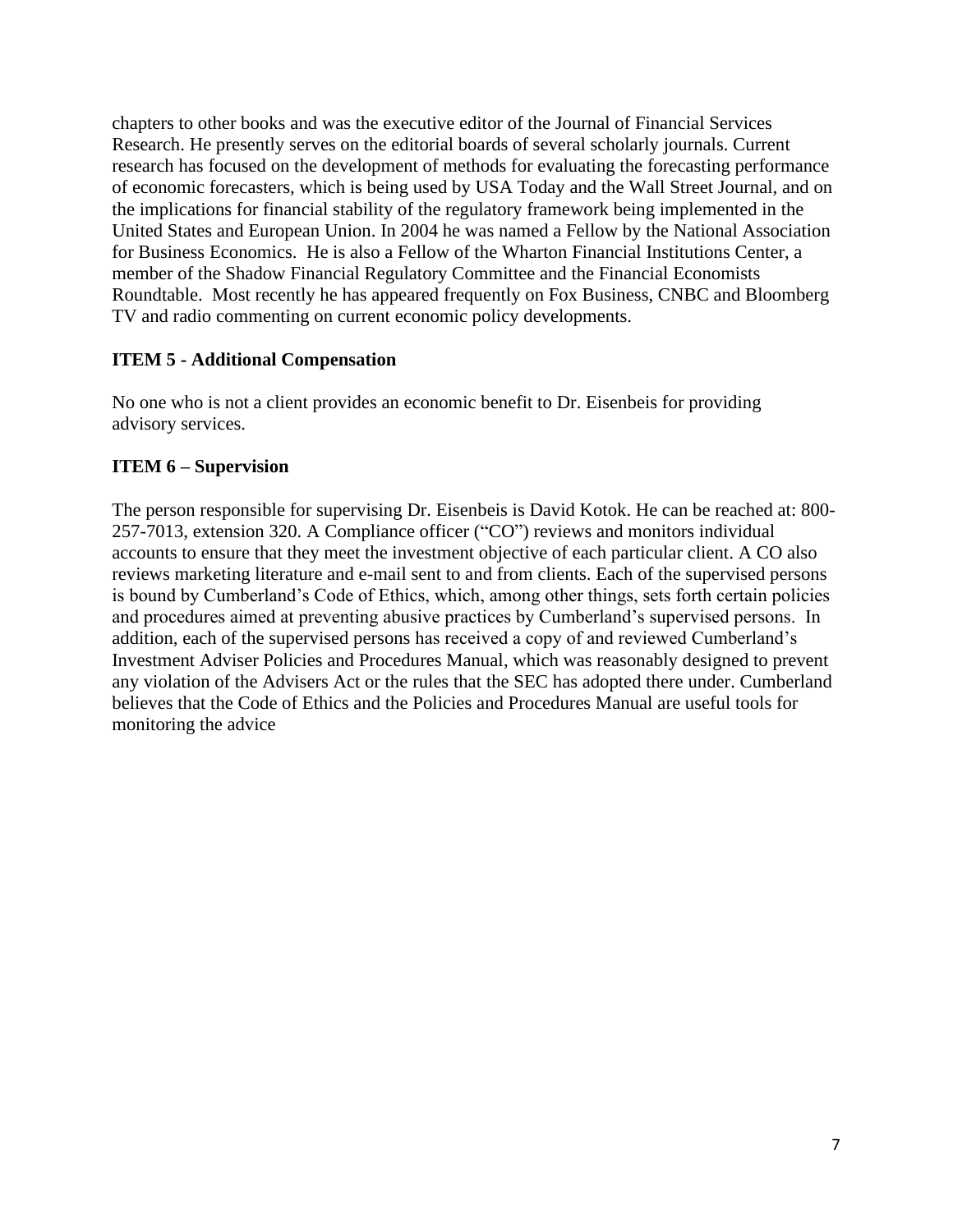## **ITEM 1 – TITLE – Chief Global Economist**

- A. 1. WILLIAM (BILL) WITHERELL, 2 N. Tamiami Trail, Suite 303, Sarasota, FL 34236, 800-257-7013, extension 338.
	- 2. Cumberland Advisors, 2 N. Tamiami Trail, Suite 303, Sarasota, FL 34236
	- 3. Supplement dated 01/25/2017.

B. This brochure supplement provides information about William Witherell that supplements the Cumberland Advisors brochure (ADV Part 2A). You should have received a copy of that brochure. Please contact Timothy J. Lyle, 800-257-7013, extension 350 if you did not receive Cumberland's brochure or if you have any questions about the contents of this supplement. Additional information about William Witherell is available on the SEC's website at www.adviserinfo.sec.gov.

## **ITEM 2 – Educational Background and Business Experience**

Dr. Bill Witherell joined Cumberland Advisors in November 2005 as the Chief Global Economist. Dr. Witherell is a graduate of Colby College and holds an M.A. and a Ph.D. in Economics from Princeton University. Dr. Witherell began his career as a business economist with Exxon and Esso Eastern (1967-73), where he held positions in the economics, treasury and corporate planning functions. He moved to the international economic and financial relations field in 1973 with positions first in the U.S. Department of State and then in the Department of the Treasury (1974-77) as Director of the Office of Financial Resources and Energy Finance. He joined the Secretariat of the OECD in Paris, France, in 1977. From 1989 through September 2005 he was OECD's Director for Financial and Enterprise Affairs. His date of birth is 3/29/1941.

## **ITEM 3 – Disciplinary Information**

There is no disciplinary information to report on this person.

## **ITEM 4 – Other Business Activities**

He is a past Chairman of the International Roundtable of the National Association for Business Economics, a member of the Boston Economic Club and the Westborough MA Rotary.

## **ITEM 5 - Additional Compensation**

No one who is not a client provides an economic benefit to Dr. Witherell for providing advisory services.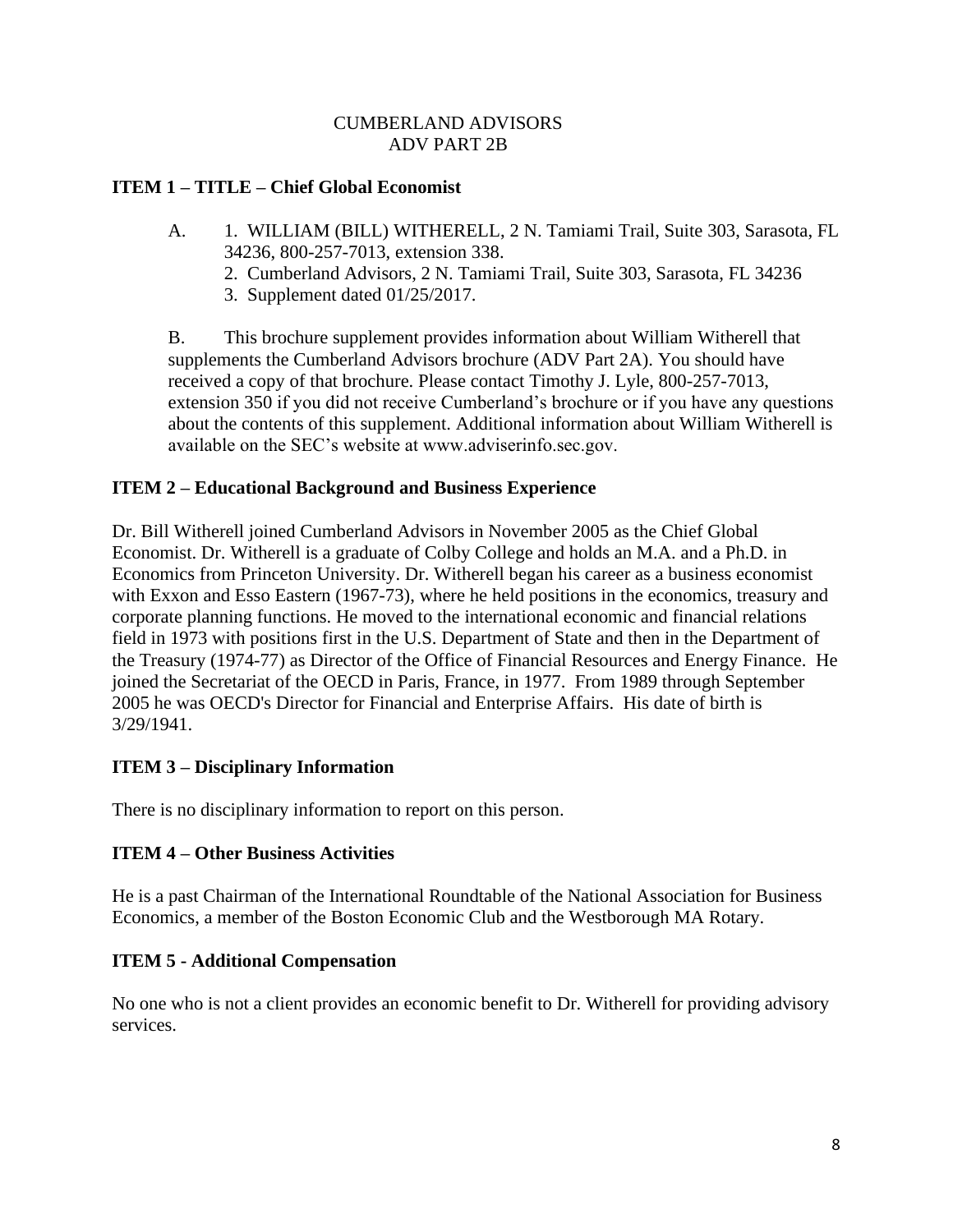#### **ITEM 6 – Supervision**

The person responsible for supervising Dr. Witherell is Senior Vice President Dr. Michael McNiven. He can be reached at: 800-257-7013, extension 316. A Compliance Officer ("CO"), reviews and monitors individual accounts to ensure that they meet the investment objective of each particular client. A CO also reviews marketing literature and e-mail sent to and from clients. Each of the supervised persons is bound by Cumberland's Code of Ethics, which, among other things, sets forth certain policies and procedures aimed at preventing abusive practices by Cumberland's supervised persons. In addition, each of the supervised persons has received a copy of and reviewed Cumberland's Investment Adviser Policies and Procedures Manual, which was reasonably designed to prevent any violation of the Advisers Act or the rules that the SEC has adopted there under. Cumberland believes that the Code of Ethics and Policies and Procedures Manual are useful tools for monitoring the advice that its supervised persons give to its clients.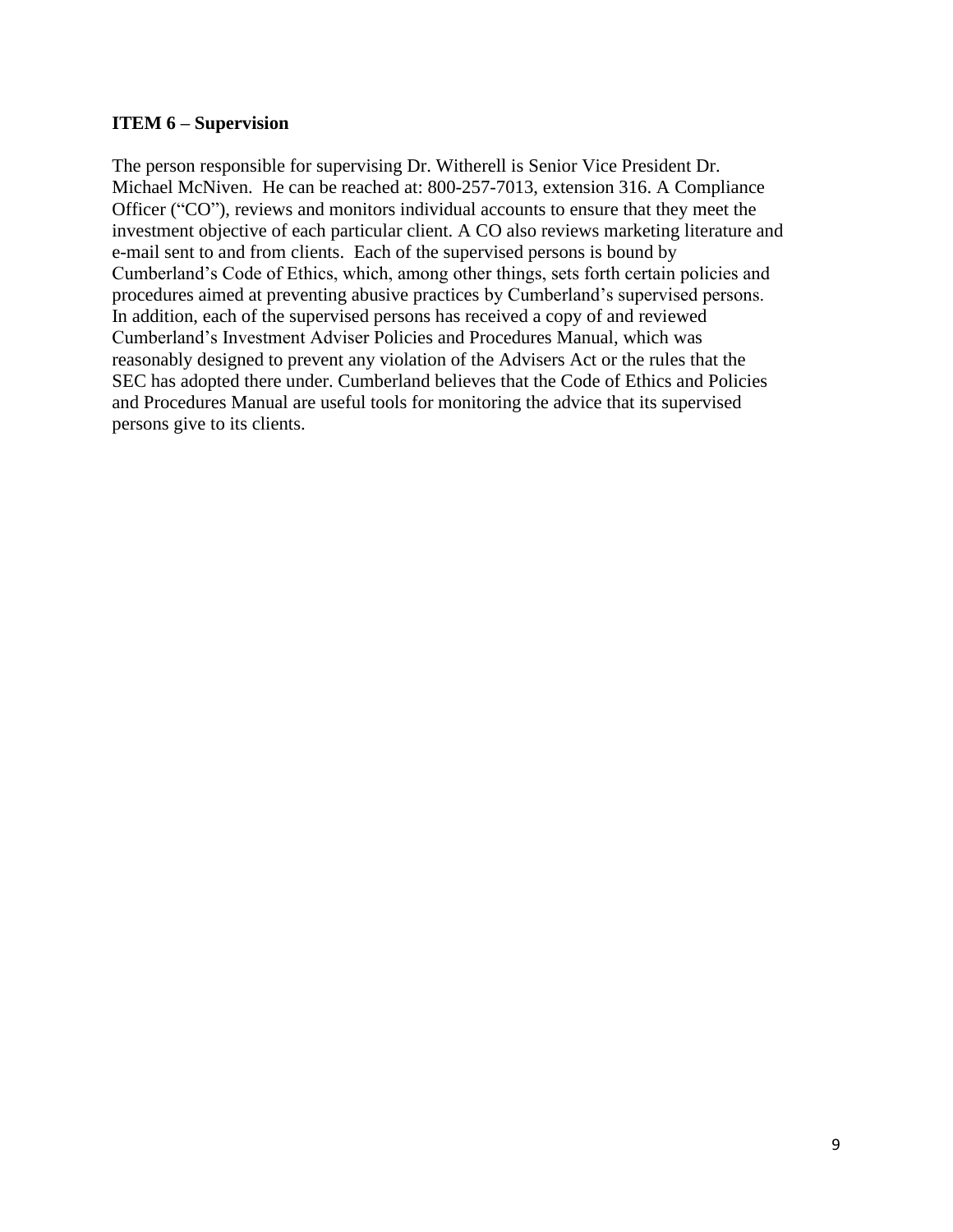### **ITEM 1 – TITLE – Senior Vice President Business Development**

- A. 1. MICHAEL D. MCNIVEN, 2 N. Tamiami Trail, Suite 303, Sarasota FL 34236
	- 2. Cumberland Advisors, 2 N. Tamiami Trail, Suite 303, Sarasota, FL 34236
	- 3. Supplement dated 01/25/2017.

B. This brochure supplement provides information about Michael D. McNiven that supplements the Cumberland Advisors brochure (ADV Part 2A). You should have received a copy of that brochure. Please contact Timothy J. Lyle, 800-257-7013, extension 350 if you did not receive Cumberland's brochure or if you have any questions about the contents of this supplement. Additional information about Michael D. McNiven is available on the SEC's website at www.adviserinfo.sec.gov.

## **ITEM 2 – Educational Background and Business Experience**

Dr. Michael D. McNiven serves as Senior Vice President Business Development and Investment Advisor Representative. He joined Cumberland Advisors in April of 2009.

Dr. McNiven was formerly a university professor at Rowan University prior to joining Cumberland Advisors. He has taught courses and assisted at Rowan University, University of Georgia, Utah Valley University, and Brigham Young University. He began his career at the Financial Times in New York working in market research, business development and advertising sales. He is a graduate of Brigham Young University in Provo, Utah for both B.A. and M.A. degrees, and also holds a Ph.D. from the University of Georgia in Athens. His date of birth is 8/15/1973.

## **ITEM 3 – Disciplinary Information**

There is no disciplinary information to report on this person.

## **ITEM 4 – Other Business Activities**

Dr. McNiven is not involved in any other business activities.

## **ITEM 5 - Additional Compensation**

No one who is not a client provides an economic benefit to Dr. McNiven for providing advisory services.

## **ITEM 6 – Supervision**

The person responsible for supervising Dr. McNiven is President John Mousseau. He can be reached at: 800-257-7013, extension 320. A Compliance Officer ("CO"), reviews and monitors individual accounts to ensure that they reflect the investment objective of each particular client.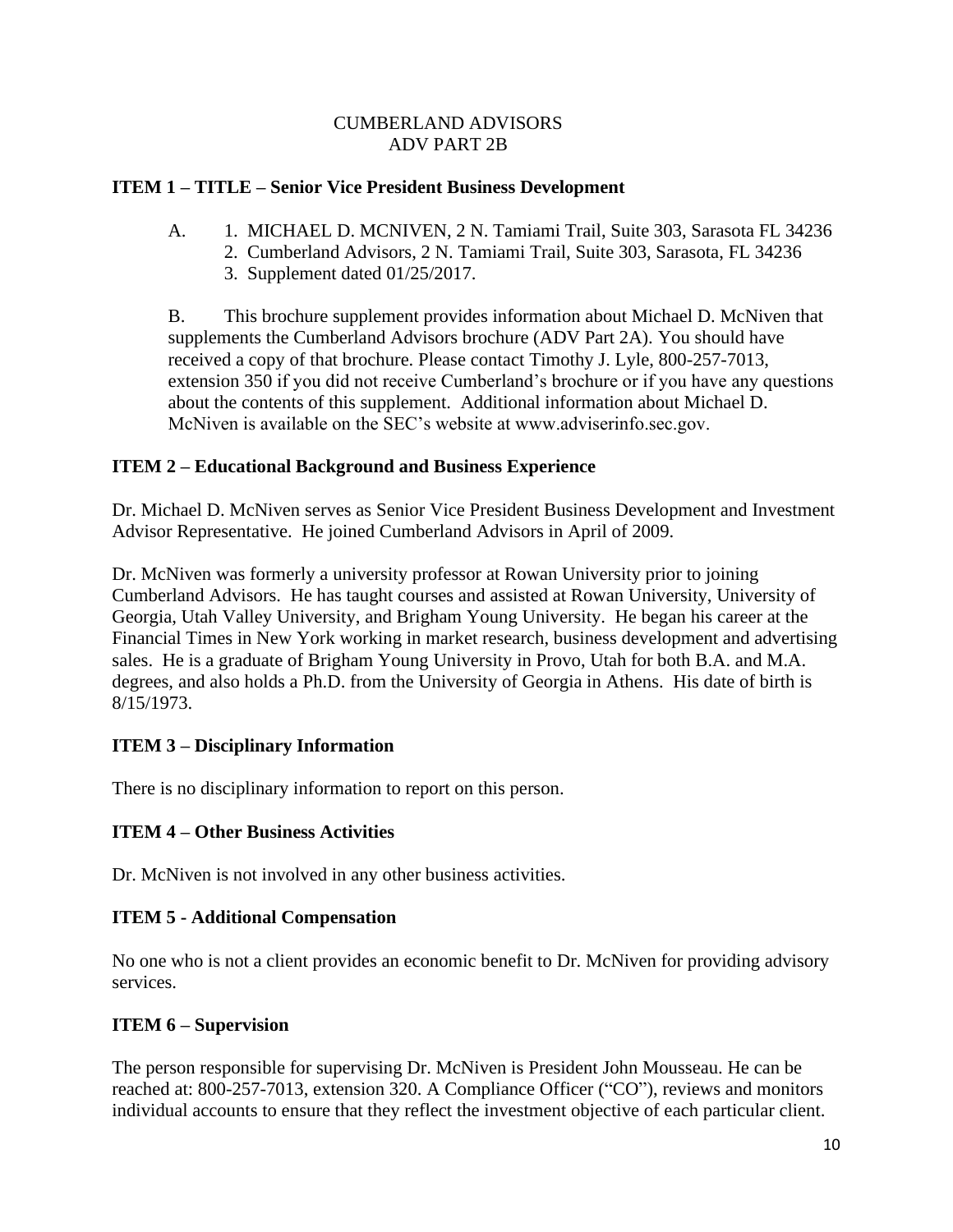A CO also reviews marketing literature and e-mail sent to and from clients. Each of the supervised persons is bound by Cumberland's Code of Ethics, which, among other things, sets forth certain policies and procedures aimed at preventing abusive practices by Cumberland's supervised persons. In addition, each of the supervised persons has received a copy of and reviewed Cumberland's Investment Adviser Policies and Procedures Manual, which was reasonably designed to prevent any violation of the Advisers Act or the rules that the SEC has adopted there under. Cumberland believes that the Code of Ethics and the Policies and Procedures Manual are useful tools for monitoring the advice that its supervised persons give to its clients.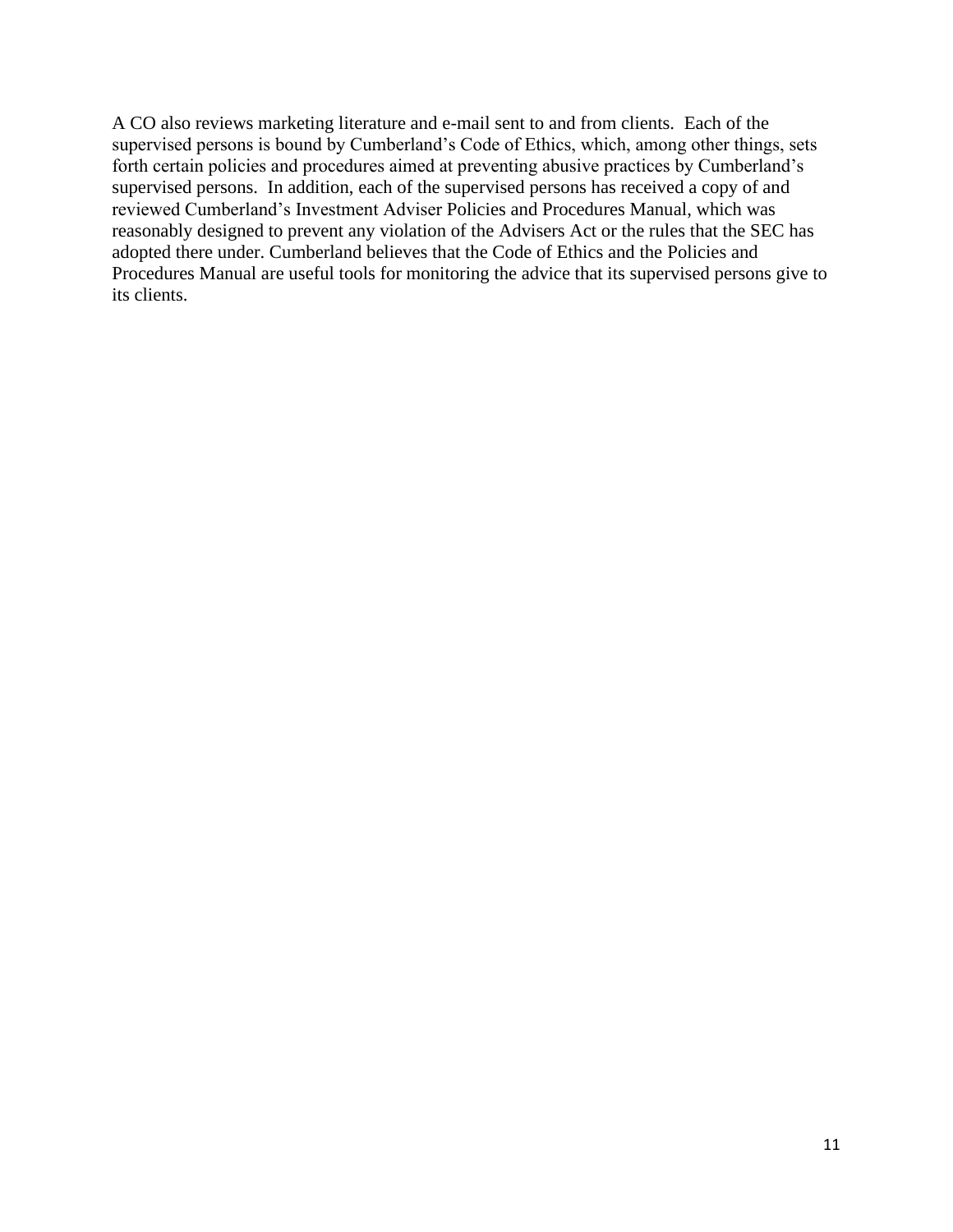## **ITEM 1 – TITLE – Executive Vice President, Director of Equity Strategies & Portfolio Manager**

- A. 1. MATTHEW C. McALEER 2 N. Tamiami Trail, Suite 303, Sarasota, FL 34236, 800-257-7013, ext. 346
	- 2. Cumberland Advisors, 2 N. Tamiami Trail, Suite 303, Sarasota, FL 34236
	- 3. Supplement dated 01/25/2017

B. This brochure supplement provides information about Matthew C. McAleer that supplements the Cumberland Advisors brochure (ADV Part 2A). You should have received a copy of that brochure. Please contact Timothy J. Lyle, 800-257-7013, extension 350 if you did not receive Cumberland's brochure or if you have any questions about the contents of this supplement. Additional information about Matthew C. McAleer is available on the SEC's website at www.adviserinfo.sec.gov.

### **ITEM 2 – Educational Background and Business Experience**

Mr. McAleer joined Cumberland in February, 2014. He serves as Executive Vice President and Director of Equity Strategies for all US and International Equity ETF styles. With a focus on quantitative research, Mr. McAleer uses detailed trend and relative strength analysis to manage portfolio construction and identify investment opportunities across multiple asset classes. Matt has over 20 years of investment management experience and previously led the tactical asset allocation strategies at Hudson Canyon Investment Counselors and Classic Asset Management. Mr. McAleer holds a BS degree in marketing/economics from Rider University, where he also competed for the wrestling team. His date of birth is 04/19/1965.

## **ITEM 3 – Disciplinary Information**

There is no disciplinary information to report on this person.

#### **ITEM 4 – Other Business Activities**

Mr. McAleer is not involved in any other business activities.

#### **ITEM 5 - Additional Compensation**

No one who is not a client provides an economic benefit to Mr. McAleer for providing advisory services.

#### **ITEM 6 – Supervision**

The person responsible for supervising Mr. McAleer is President John Mousseau. He can be reached at: 800-257-7013, extension 307. A Compliance Officer ("CO"), reviews and monitors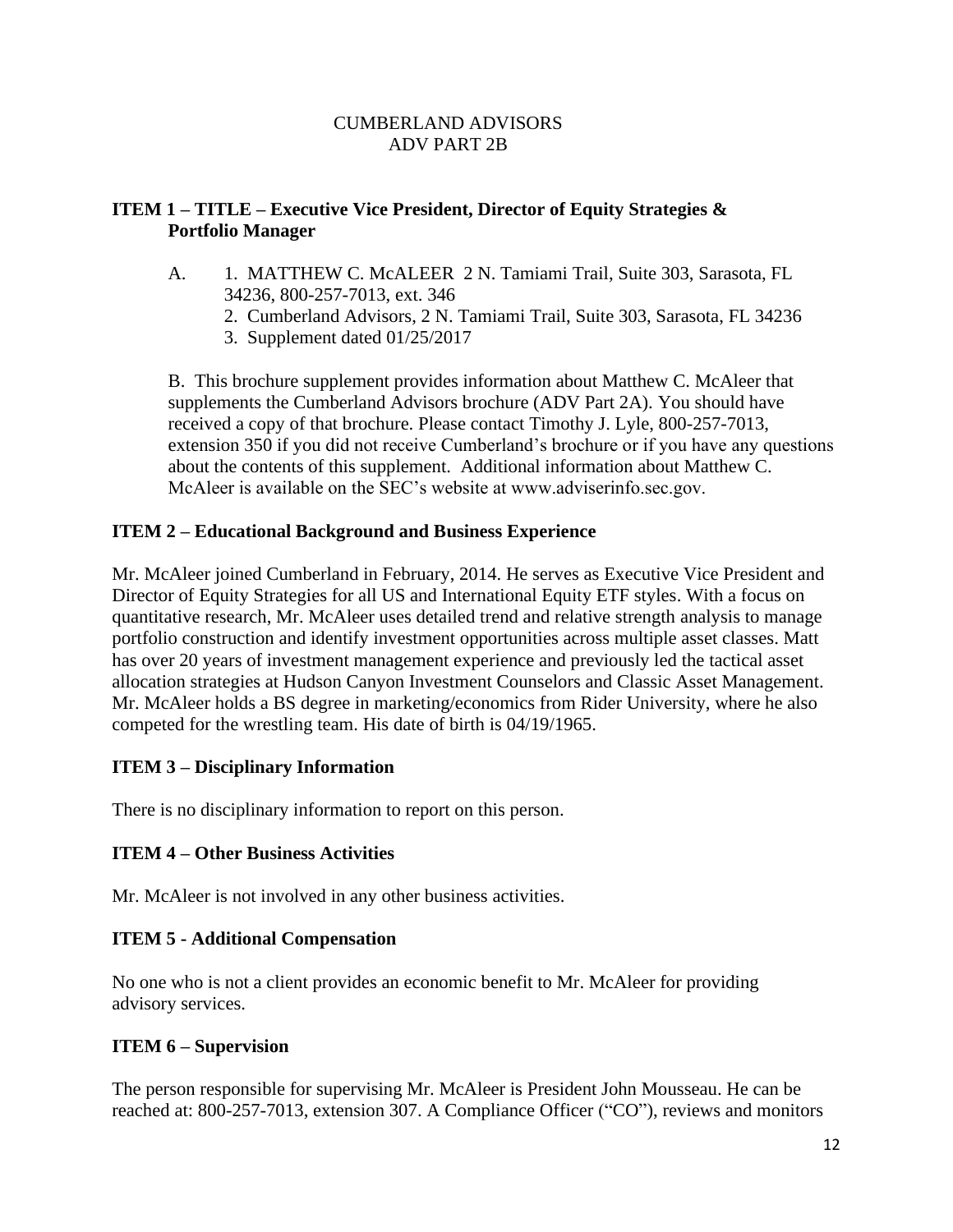individual accounts to ensure that they meet the investment objective of each particular client. A CO also reviews marketing literature and e-mail sent to and from clients. Each of the supervised persons is bound by Cumberland's Code of Ethics, which, among other things, sets forth certain policies and procedures aimed at preventing abusive practices by Cumberland's supervised persons. In addition, each of the supervised persons has received a copy of and reviewed Cumberland's Investment Adviser Policies and Procedures Manual, which was reasonably designed to prevent any violation of the Advisers Act or the rules that the SEC has adopted there under. Cumberland believes that the Code of Ethics and Policies and Procedures Manual are useful tools for monitoring the advice that its supervised persons give to its clients.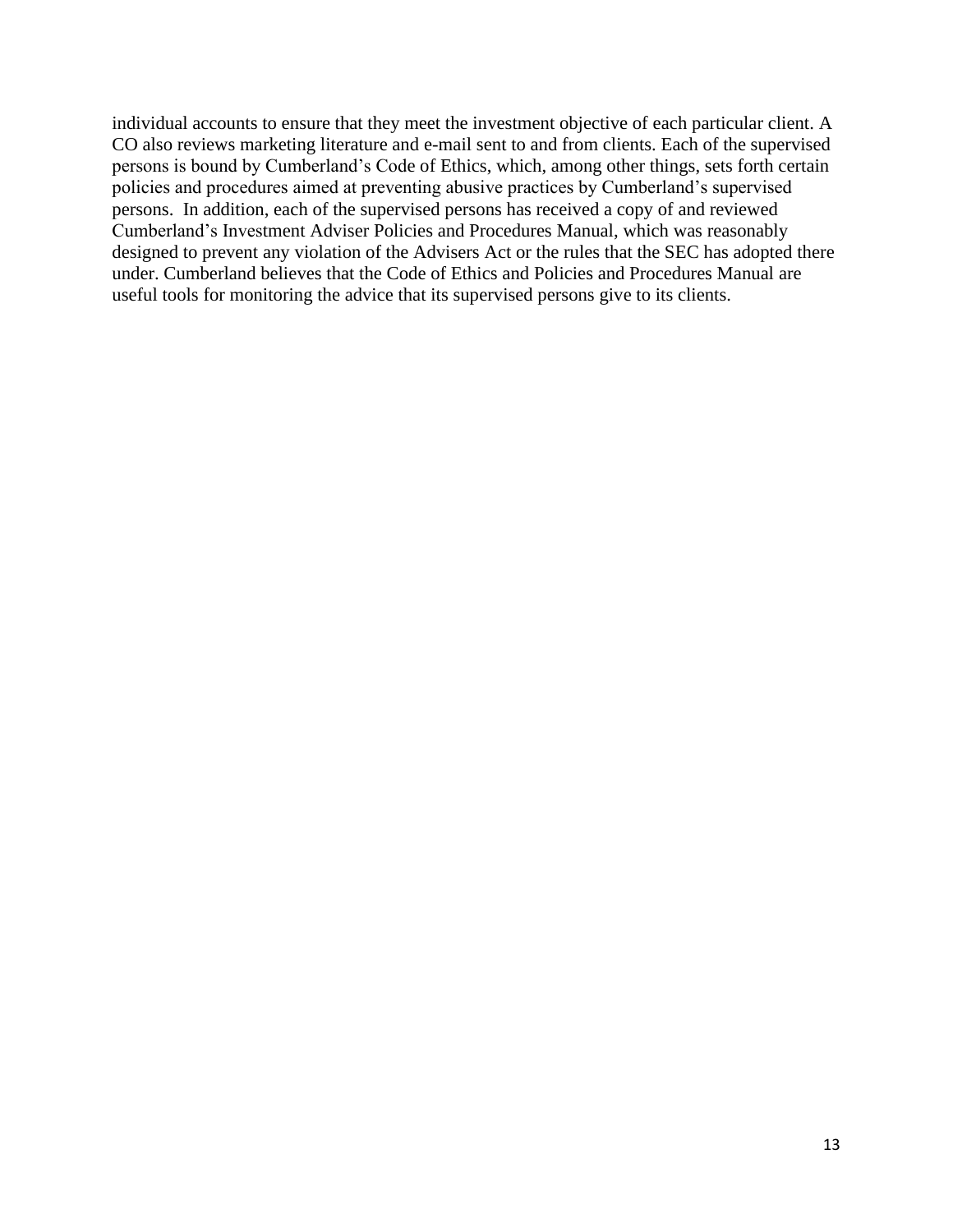### **ITEM 1 – TITLE – Fixed Income Portfolio Manager and Research Analyst**

- A. 1. SHAUN BURGESS 2 N. Tamiami Trail, Suite 303, Sarasota, FL 34236, 800-257-7013, ext. 319
	- 2. Cumberland Advisors, 2 N. Tamiami Trail, Suite 303, Sarasota, FL 34236
	- 3. Supplement dated 01/25/2017

B. This brochure supplement provides information about Shaun Burgess that supplements the Cumberland Advisors brochure (ADV Part 2A). You should have received a copy of that brochure. Please contact Timothy J. Lyle, 800-257-7013, extension 350 if you did not receive Cumberland's brochure or if you have any questions about the contents of this supplement. Additional information about Shaun Burgess is available on the SEC's website at: ww.adviserinfo.sec.gov.

### **ITEM 2 – Educational Background and Business Experience**

Mr. Burgess joined Cumberland in June 2013. His responsibilities include analysis of prospective tax exempt and taxable portfolios, trading of tax-exempt securities on Cumberland's fixed income desk, and assisting in department operations. Additionally, he is responsible for updating research material for Cumberland's fixed income and equity trading desks and also assists with credit research relating to current and prospective tax-exempt bond holdings. Mr. Burgess holds a BA in Finance from the University of South Florida and his date of birth is 12/21/1981.

#### **ITEM 3 – Disciplinary Information**

There is no disciplinary information to report on this person.

## **ITEM 4 – Other Business Activities**

Mr. Burgess is not involved in any other business activities.

#### **ITEM 5 - Additional Compensation**

No one who is not a client provides an economic benefit to Mr. Burgess for providing advisory services.

#### **ITEM 6 – Supervision**

The person responsible for supervising Mr. Burgess is President John Mousseau. He can be reached at: 800-257-7013, extension 307. A Compliance Officer ("CO"), reviews and monitors individual accounts to ensure that they reflect the investment objective of each particular client. A CO also reviews marketing literature and e-mail sent to and from clients. Each of the supervised persons is bound by Cumberland's Code of Ethics, which, among other things, sets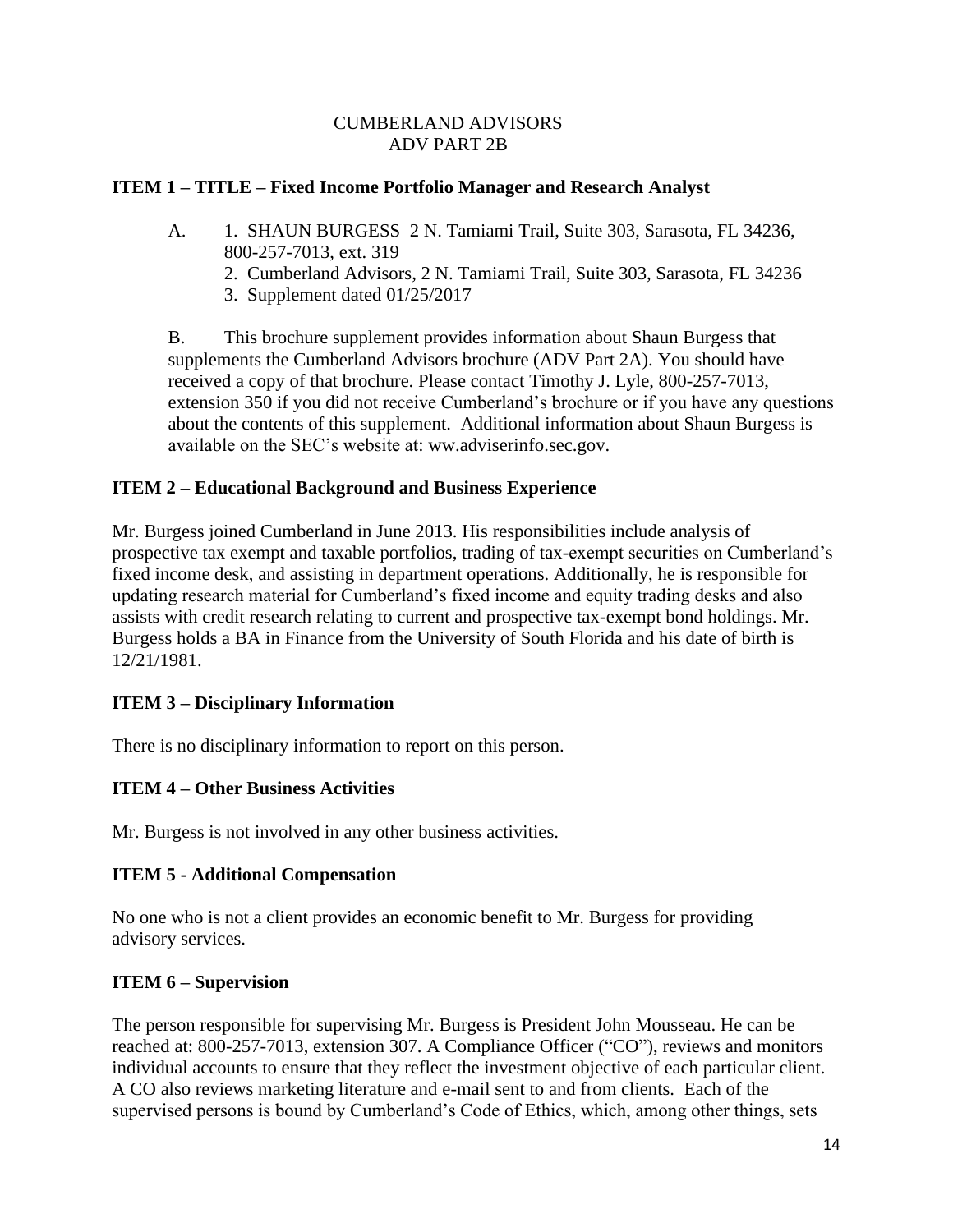forth certain policies and procedures aimed at preventing abusive practices by Cumberland's supervised persons. In addition, each of the supervised persons has received a copy of and reviewed Cumberland's Investment Adviser Policies and Procedures Manual, which was reasonably designed to prevent any violation of the Advisers Act or the rules that the SEC has adopted there under. Cumberland believes that the Code of Ethics and Policies and Procedures Manual are useful tools for monitoring the advice that its supervised persons give to its clients.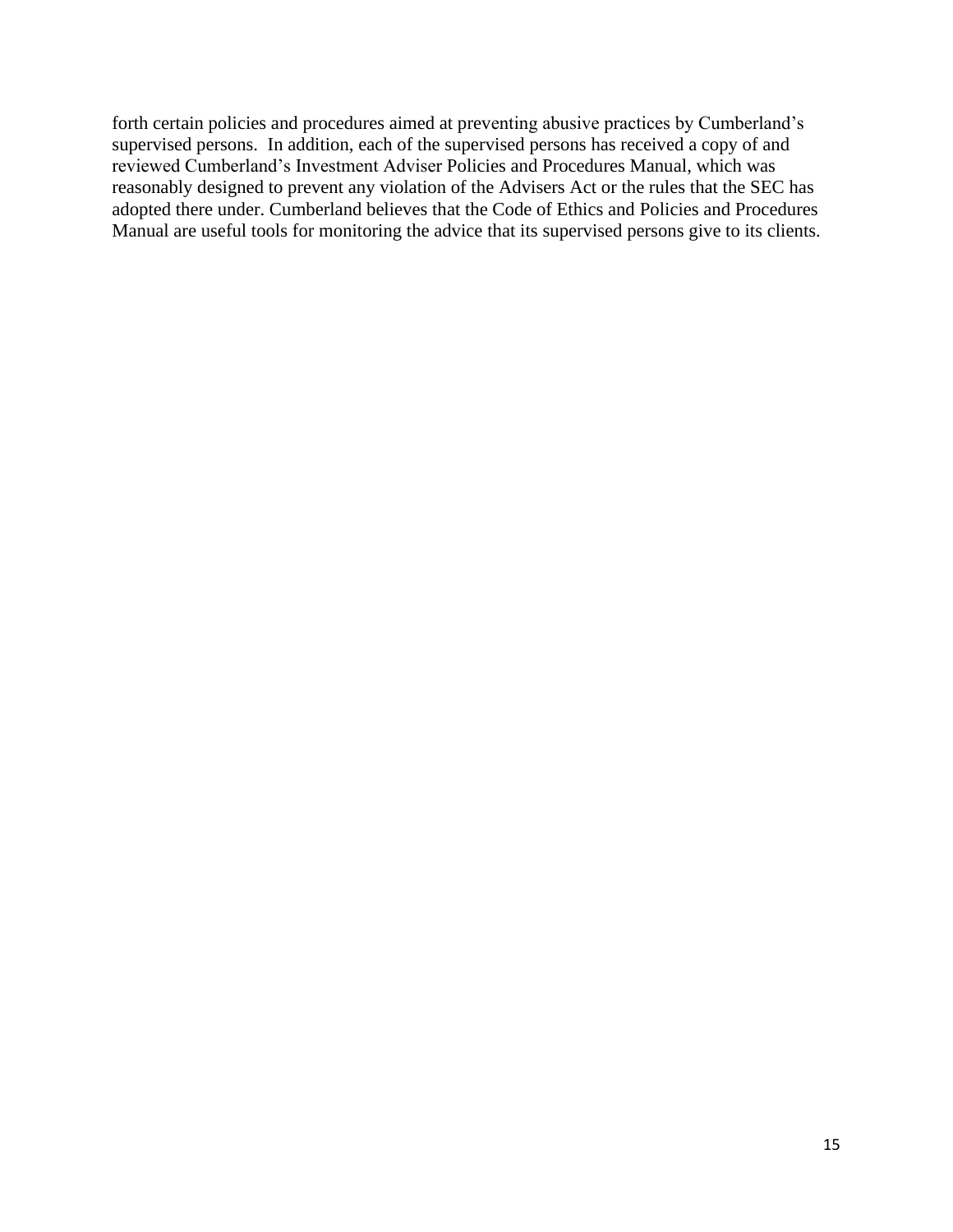## **ITEM 1 – TITLE – Taxable Fixed Income Portfolio Manager and Trader**

- A. 1. DANIEL HIMELBERGER- 2 N. Tamiami Trail, Suite 303, Sarasota, FL 34236, 800-257-7013, ext. 343
	- 2. Cumberland Advisors, 2 N. Tamiami Trail, Suite 303, Sarasota, FL 34236
	- 3. Supplement dated 01/25/2017

B. This brochure supplement provides information about Daniel Himelberger that supplements the Cumberland Advisors brochure (ADV Part 2A). You should have received a copy of that brochure. Please contact Timothy J. Lyle, 800-257-7013, extension 350 if you did not receive Cumberland's brochure or if you have any questions about the contents of this supplement. Additional information about Daniel Himelberger is available on the SEC's website at: www.adviserinfo.sec.gov.

### **ITEM 2 – Educational Background and Business Experience**

Mr. Himelberger joined Cumberland in July, 2013. His responsibilities include assisting with the management of taxable accounts, trading of taxable bonds on Cumberland's fixed income desk, and assisting with department operations. Additionally, he assists with client requests and logging trading history. Mr. Himelberger holds a BA in Finance from the University of South Florida. His date of birth is 4/13/1985.

#### **ITEM 3 – Disciplinary Information**

There is no disciplinary information to report on this person.

#### **ITEM 4 – Other Business Activities**

Mr. Himelberger is not involved in any other business activities.

#### **ITEM 5 - Additional Compensation**

No one who is not a client provides an economic benefit to Mr. Himelberger for providing advisory services.

#### **ITEM 6 – Supervision**

The person responsible for supervising Mr. Himelberger is President John Mousseau. He can be reached at: 800-257-7013, extension 307. A Compliance Officer ("CO"), reviews and monitors individual accounts to ensure that they reflect the investment objective of each particular client. A CO also reviews marketing literature and e-mail sent to and from clients. Each of the supervised persons is bound by Cumberland's Code of Ethics, which, among other things, sets forth certain policies and procedures aimed at preventing abusive practices by Cumberland's supervised persons. In addition, each of the supervised persons has received a copy of and reviewed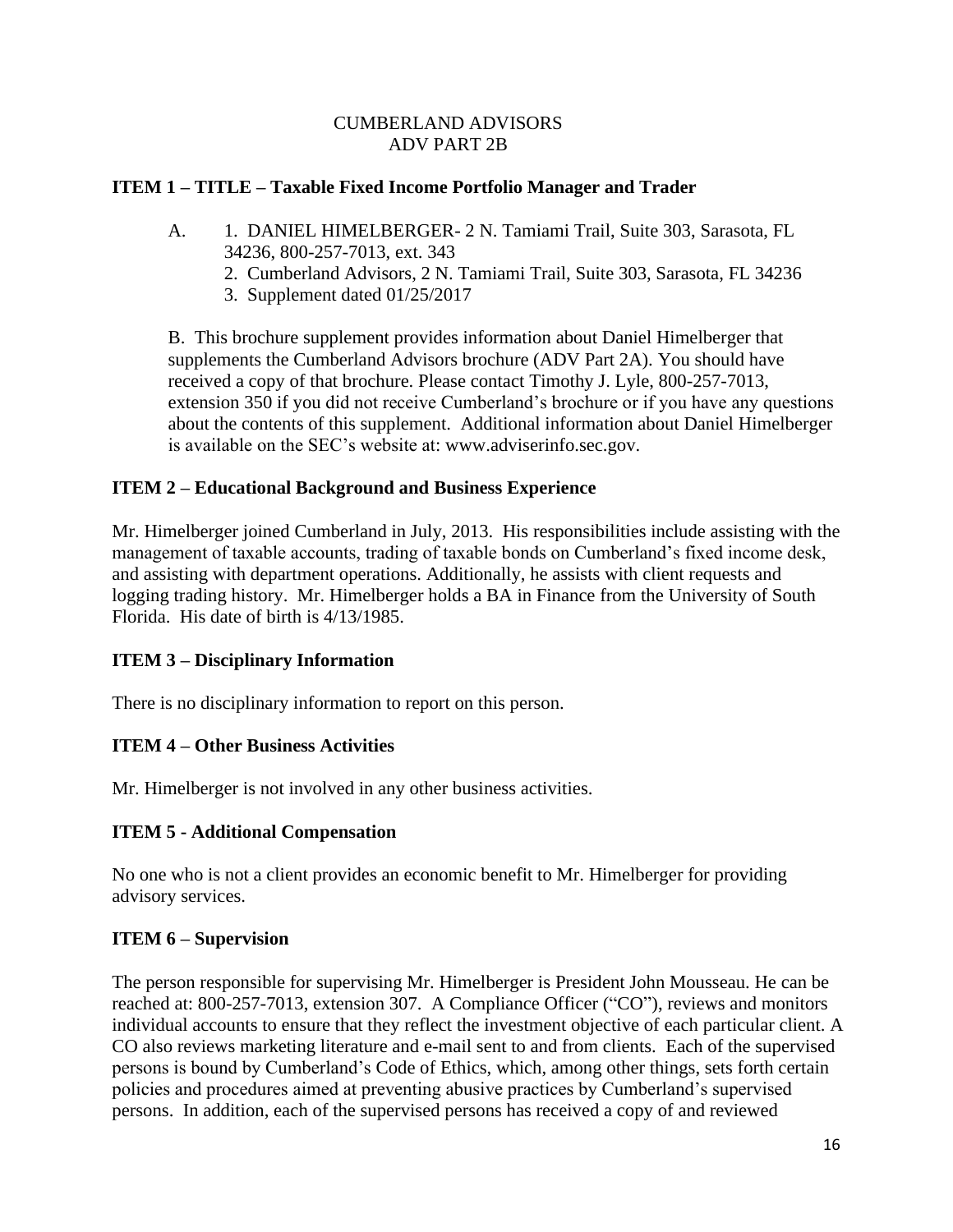Cumberland's Investment Adviser Policies and Procedures Manual, which was reasonably designed to prevent any violation of the Advisers Act or the rules that the SEC has adopted there under. Cumberland believes that the Code of Ethics and Policies and Procedures Manual are useful tools for monitoring the advice that its supervised persons give to its clients.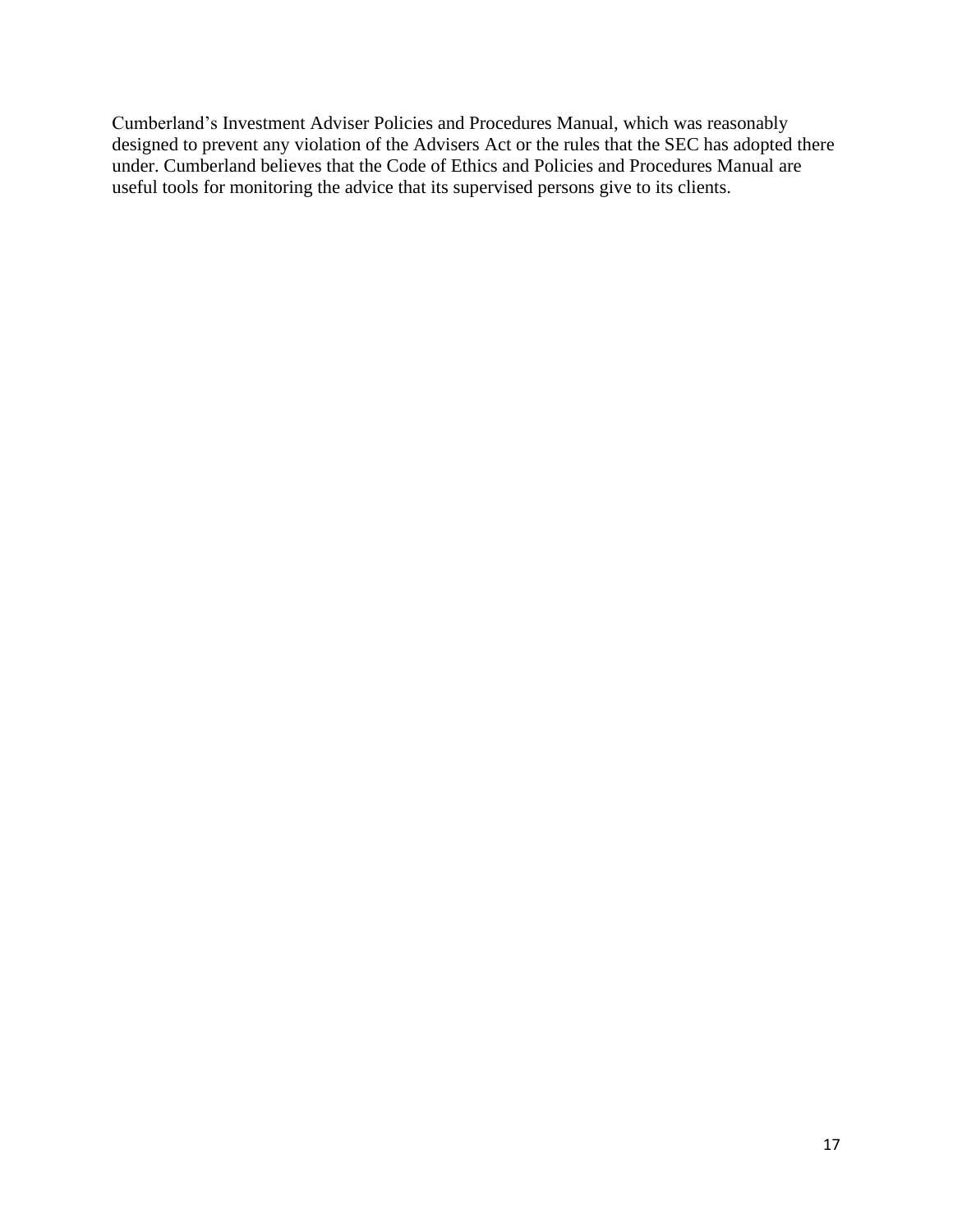## **ITEM 1 – TITLE – Market Volatility/Leveraged Market Volatility ETF Portfolio Manager**

- A. 1. GAOLE "LEO" CHEN- 2 N. Tamiami Trail, Suite 303, Sarasota, FL 34236, 800-257-7013, ext. 312
	- 2. Cumberland Advisors, 2 N. Tamiami Trail, Suite 303, Sarasota, FL 34236
	- 3. Supplement dated 01/25/2017

B. This brochure supplement provides information about Gaole "Leo" Chen that supplements the Cumberland Advisors brochure (ADV Part 2A). You should have received a copy of that brochure. Please contact Timothy J. Lyle, 800-257-7013, extension 350 if you did not receive Cumberland's brochure or if you have any questions about the contents of this supplement. Additional information about Gaole "Leo" Chen is available on the SEC's website at www.adviserinfo.sec.gov.

## **ITEM 2 – Educational Background and Business Experience**

Dr. Leo Chen joined Cumberland Advisors as a consultant in 2014 and became a quantitative analyst for the firm in November 2015. Dr. Chen is an investment adviser representative. He is also an assistant professor of finance at the University of Southern Mississippi. He was born in Mainland China. Prior to coming to the United States, he studied in Italy.

Dr. Chen specializes in quantitative analysis, particularly in time-series empirical research. He also works in areas such as stochastic calculus and Brownian motion. His research utilizes quantitative methods to examine market returns and underlying volatilities. His studies span both equity and fixed income markets.

Dr. Chen holds a Ph.D. degree in finance from the University of South Florida and a B.A. degree in economics from the University of Rochester. He is currently a CFA® Level II candidate. In 2010, he was a research scholar in mathematics at the Fields Institute for Research in Mathematical Sciences. His date of birth is 10/18/86.

#### **ITEM 3 – Disciplinary Information**

There is no disciplinary information to report on this person.

#### **ITEM 4 – Other Business Activities**

Dr. Chen is an assistant professor at the University of South Florida.

#### **ITEM 5 - Additional Compensation**

No one who is not a client provides an economic benefit to Dr. Chen for providing advisory services.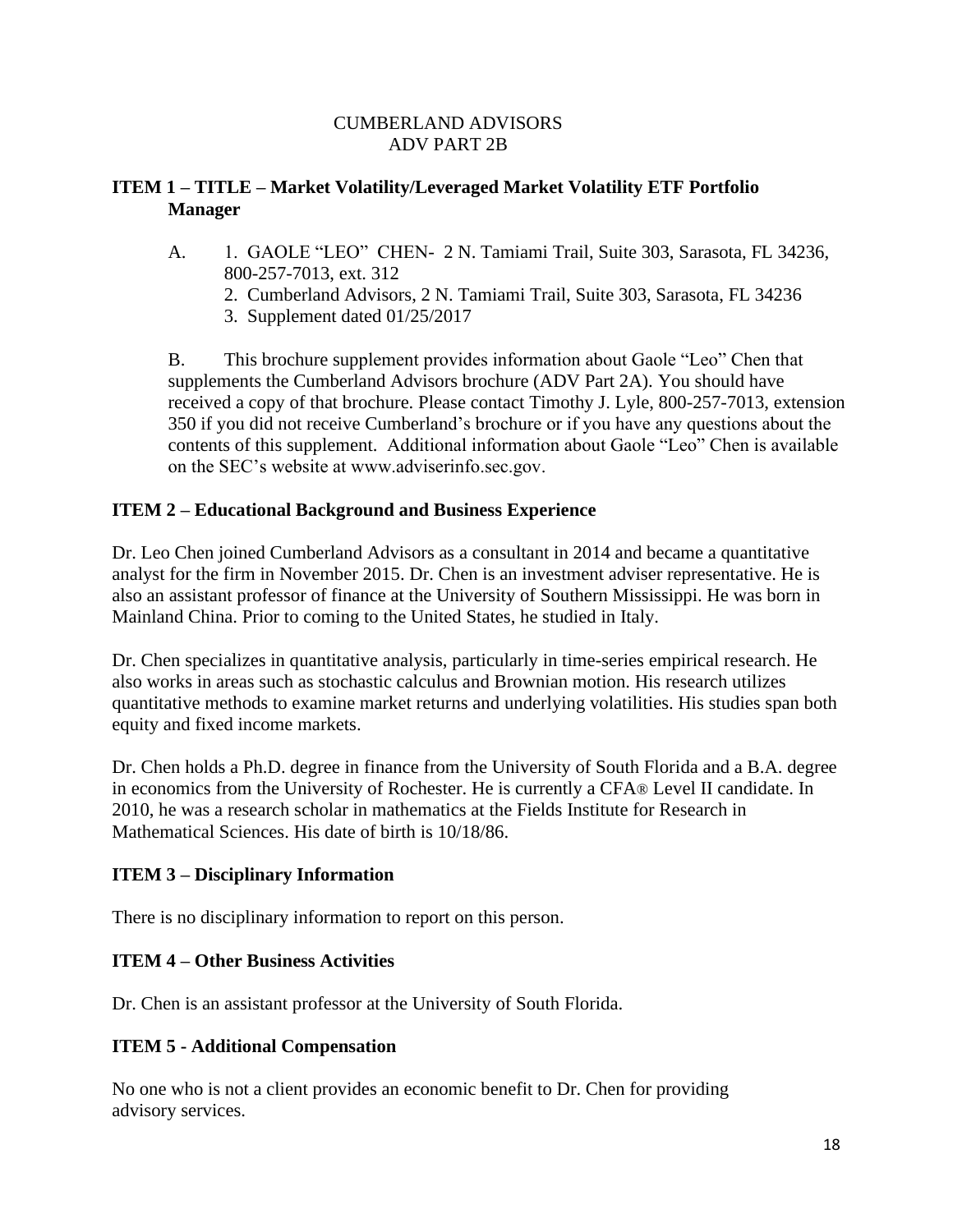#### **ITEM 6 – Supervision**

The person responsible for supervising Dr. Chen is Executive Vice President Matt McAleer. He can be reached at 800-257-7013, extension 346. A Compliance Officer ("CO"), reviews and monitors individual accounts to ensure that they reflect the investment objective of each particular client. A CO also reviews marketing literature and e-mail sent to and from clients. Each of the supervised persons is bound by Cumberland's Code of Ethics, which, among other things, sets forth certain policies and procedures aimed at preventing abusive practices by Cumberland's supervised persons. In addition, each of the supervised persons has received a copy of and reviewed Cumberland's Investment Adviser Policies and Procedures Manual, which was reasonably designed to prevent any violation of the Advisers Act or the rules that the SEC has adopted there under. Cumberland believes that the Code of Ethics and Policies and Procedures Manual are useful tools for monitoring the advice that its supervised persons give to its clients.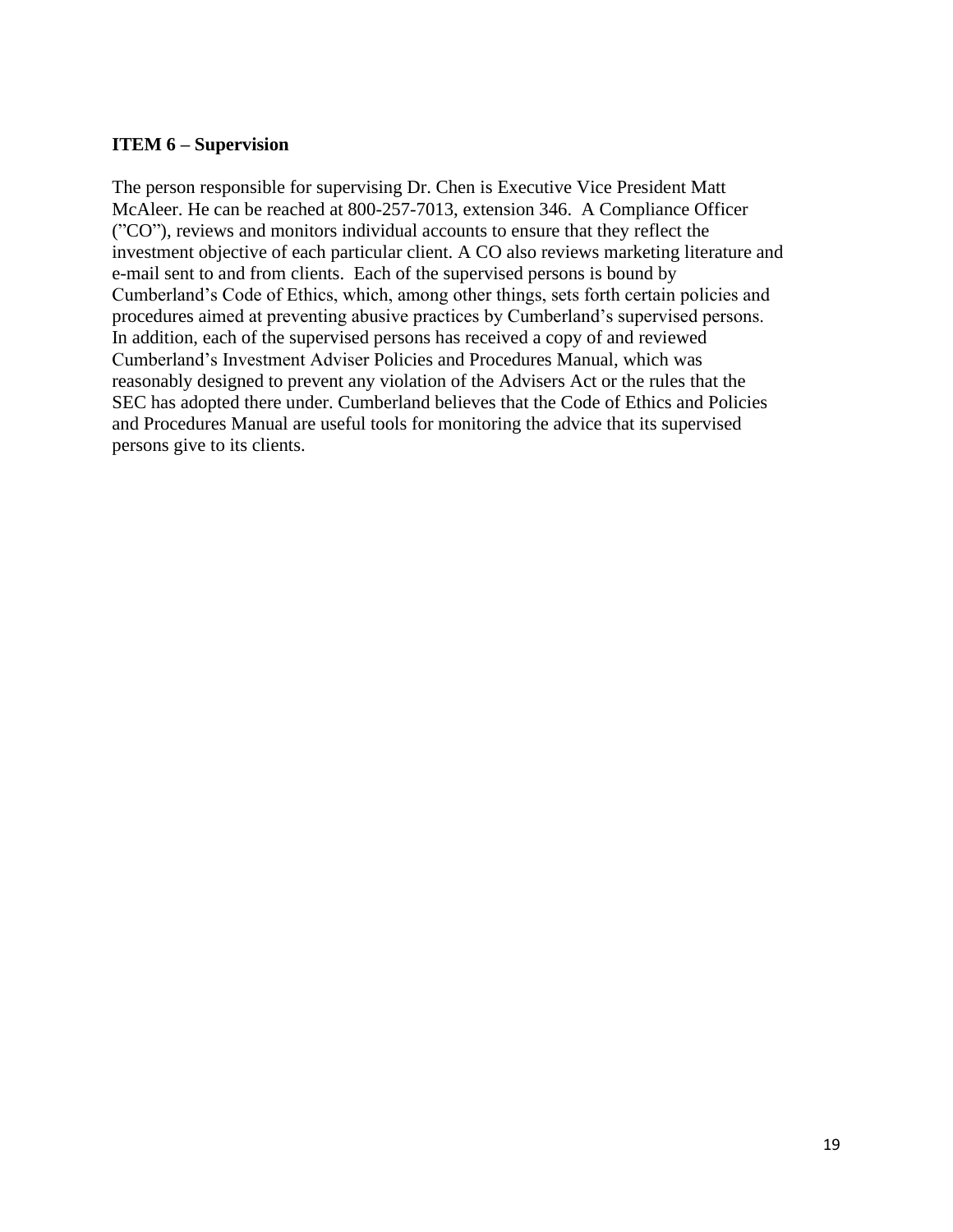#### **ITEM 1 – TITLE – Investment Advisor Representative**

- A. 1. CHRISTOPHER L. DRAGO- 1110 Hacienda Place, Los Angeles, CA. 90069 800-257-7013, ext. 373
	- 2. Cumberland Advisors, 2 N. Tamiami Trail, Suite 303, Sarasota, FL 34236
	- 3. Supplement dated 01/21/2021

B. This brochure supplement provides information about Christopher L. Drago that supplements the Cumberland Advisors brochure (ADV Part 2A). You should have received a copy of that brochure. Please contact Timothy Lyle, 800-257-7013, extension 350 if you did not receive Cumberland's brochure or if you have any questions about the contents of this supplement. Additional information about Christopher L. Drago is available on the SEC's website at **[www.adviserinfo.sec.gov.](http://www.adviserinfo.sec.gov/)** 

#### **ITEM 2 – Educational Background and Business Experience**

Chris Drago serves as Regional Director of Investments for the West Coast region. As an Investment Advisor Representative, Chris represents the firm to financial advisors, institutions and individuals. He joined Cumberland Advisors in 2020 and has over 25 years of industry experience.

Prior to joining the firm, Chris was Vice President of Municipal Sales and Portfolio Management at Citi. There, he specialized in the marketing and sale of municipal bonds to Citi's Personal Wealth Management and Private Bank Financial Advisors. Chris has also worked at Morgan Stanley in New York City, where he worked on their U.S. Government Institutional Desk and the Municipal Bond Desk and later managed their Municipal Bond Desk in Los Angeles. He attended Southern Connecticut State University. His date of birth is 07/10/1962.

#### **ITEM 3 – Disciplinary Information**

There is no disciplinary information to report on this person.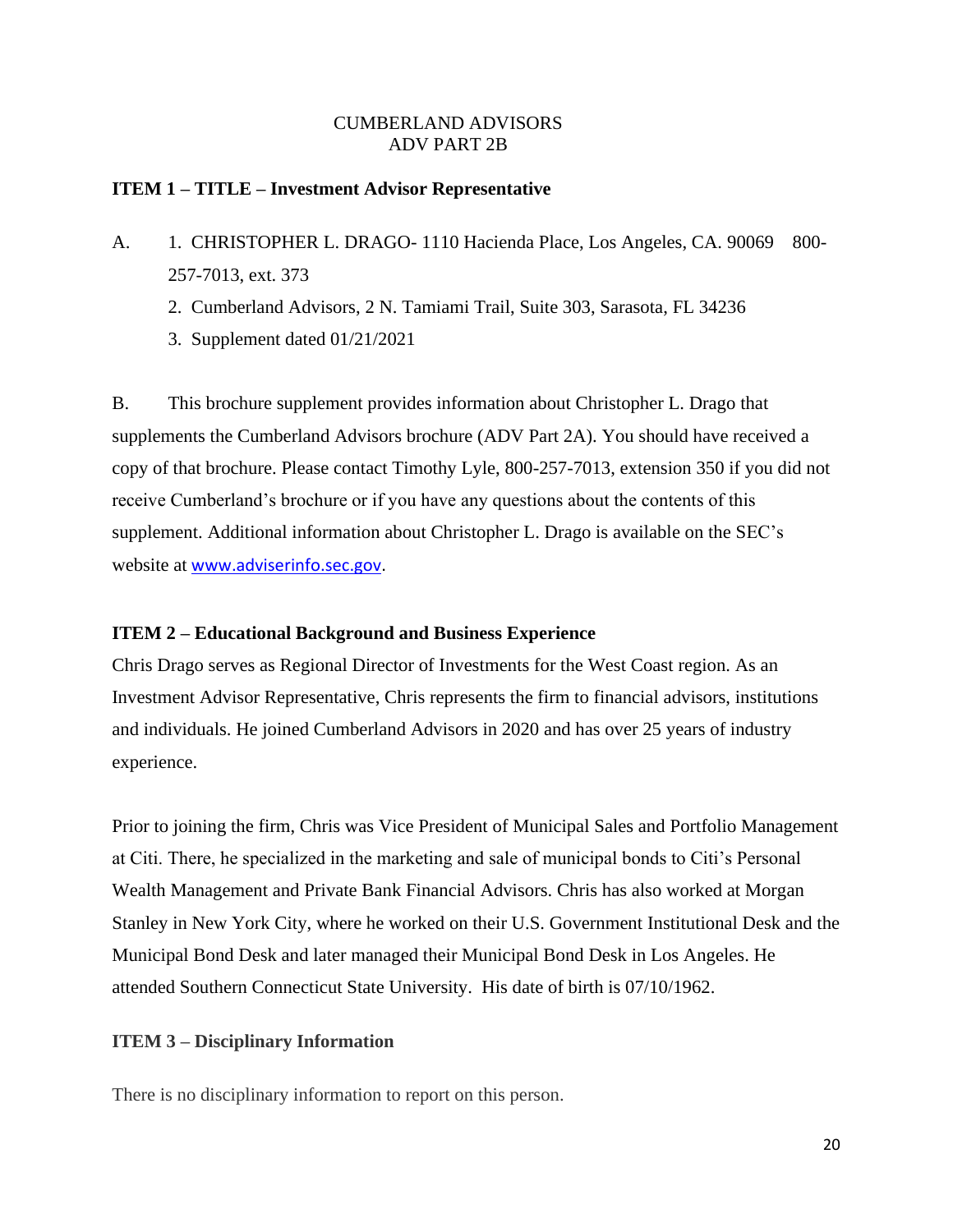### **ITEM 4 – Other Business Activities**

Mr. Drago is not involved in any other business activities.

## **ITEM 5 - Additional Compensation**

No one who is not a client provides an economic benefit to Mr. Drago for providing advisory services.

## **ITEM 6 – Supervision**

The person responsible for supervising Mr. Drago is John Mousseau. He can be reached at 800- 257-7013, extension 307. The Compliance Officer (CO), reviews and monitors individual accounts to ensure that they meet the investment objective of the particular client. The CO also reviews marketing literature and e-mail sent to and from clients. The CO then reports to the CEO. Each of the supervised persons is bound by Cumberland's Code of Ethics, which, among other things, sets forth certain policies and procedures aimed at preventing abusive practices by Cumberland's supervised persons. In addition, each of the supervised persons has received a copy of and reviewed Cumberland's Investment Adviser Compliance Manual, which was reasonably designed to prevent any violation of the Advisers Act or the rules that the SEC has adopted thereunder. Cumberland believes that the Code of Ethics and the Compliance Manual are useful tools for monitoring the advice that its supervised persons give to its clients.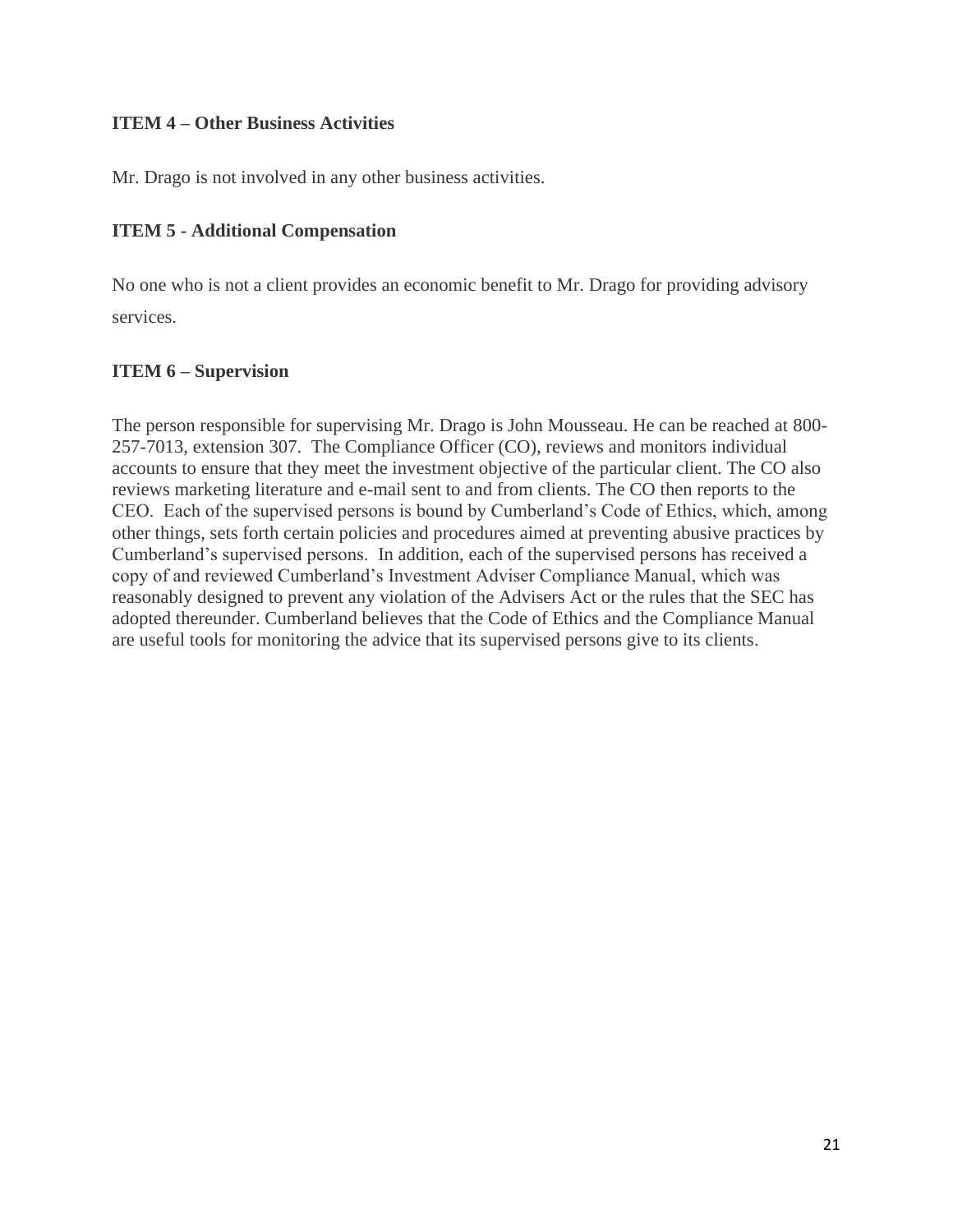## **ITEM 1 – TITLE – Sr. Vice President, Fixed Income Research and Portfolio Manager**

- A. 1. PATRICIA HEALY, CFA<sup>2</sup> 2 N. Tamiami Trail, Suite 303, Sarasota, FL 34236, 800-257-7013, ext. 349
	- 2. Cumberland Advisors, 2 N. Tamiami Trail, Suite 303, Sarasota, FL 34236
	- 3. Supplement dated 01/25/2017

B. This brochure supplement provides information about Patricia Healy that supplements the Cumberland Advisors brochure (ADV Part 2A). You should have received a copy of that brochure. Please contact Timothy J. Lyle, 800-257-7013, extension 350 if you did not receive Cumberland's brochure or if you have any questions about the contents of this supplement. Additional information about Gabriel Hament is available on the SEC's website at: www.adviserinfo.sec.gov.

## **ITEM 2 – Educational Background and Business Experience**

Ms. Healy joined Cumberland in July 2016 as Sr. Vice President of Research and Fixed Income Portfolio Manager. Previously Ms. Healy was Sr. Director-Financial Institutions and Soverigns with Bayern LB, New York. She earned her B.S. in Finance at the State University of New York. She earned her CFA® designation in 2000. Her date of birth is 4/1/1961.

## **ITEM 3 – Disciplinary Information**

There is no disciplinary information to report on this person.

## **ITEM 4 – Other Business Activities**

Ms. Healy is not involved in any other business activities.

## **ITEM 5 - Additional Compensation**

No one who is not a client provides an economic benefit to Ms. Healy for providing advisory services.

<sup>&</sup>lt;sup>2</sup> The Chartered Financial Analyst® (CFA) designation is an international professional certification offered by the CFA Institute (formerly AIMR) to financial analysts who complete a series of three examinations. To become a CFA® Charterholder candidates must pass each of three six-hour exams, possess a bachelor's degree from an accredited institution (or have equivalent education or work experience) and have 48 months of qualified, professional work experience. CFA® charterholders are also obligated to adhere to a strict Code of Ethics and Standards governing their professional conduct.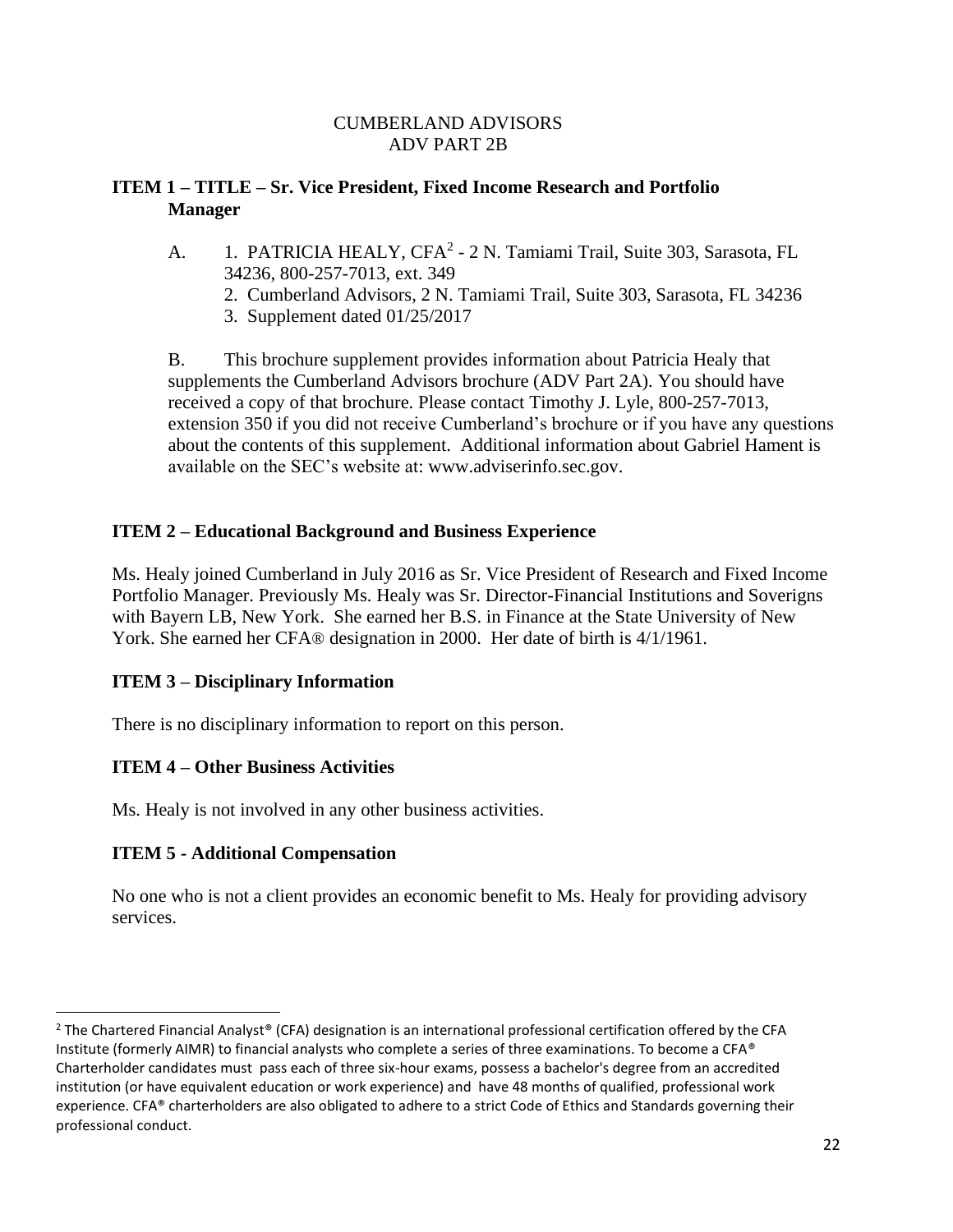#### **ITEM 6 – Supervision**

The person responsible for supervising Ms. Healy is President John Mousseau. He can be reached at: 800-257-7013, extension 307. A Compliance Officer ("CO"), reviews and monitors individual accounts to ensure that they reflect the investment objective of each particular client. A CO also reviews marketing literature and e-mail sent to and from clients. Each of the supervised persons is bound by Cumberland's Code of Ethics, which, among other things, sets forth certain policies and procedures aimed at preventing abusive practices by Cumberland's supervised persons. In addition, each of the supervised persons has received a copy of and reviewed Cumberland's Investment Adviser Policies and Procedures Manual, which was reasonably designed to prevent any violation of the Advisers Act or the rules that the SEC has adopted there under. Cumberland believes that the Code of Ethics and Policies and Procedures Manual are useful tools for monitoring the advice that its supervised persons give to its clients.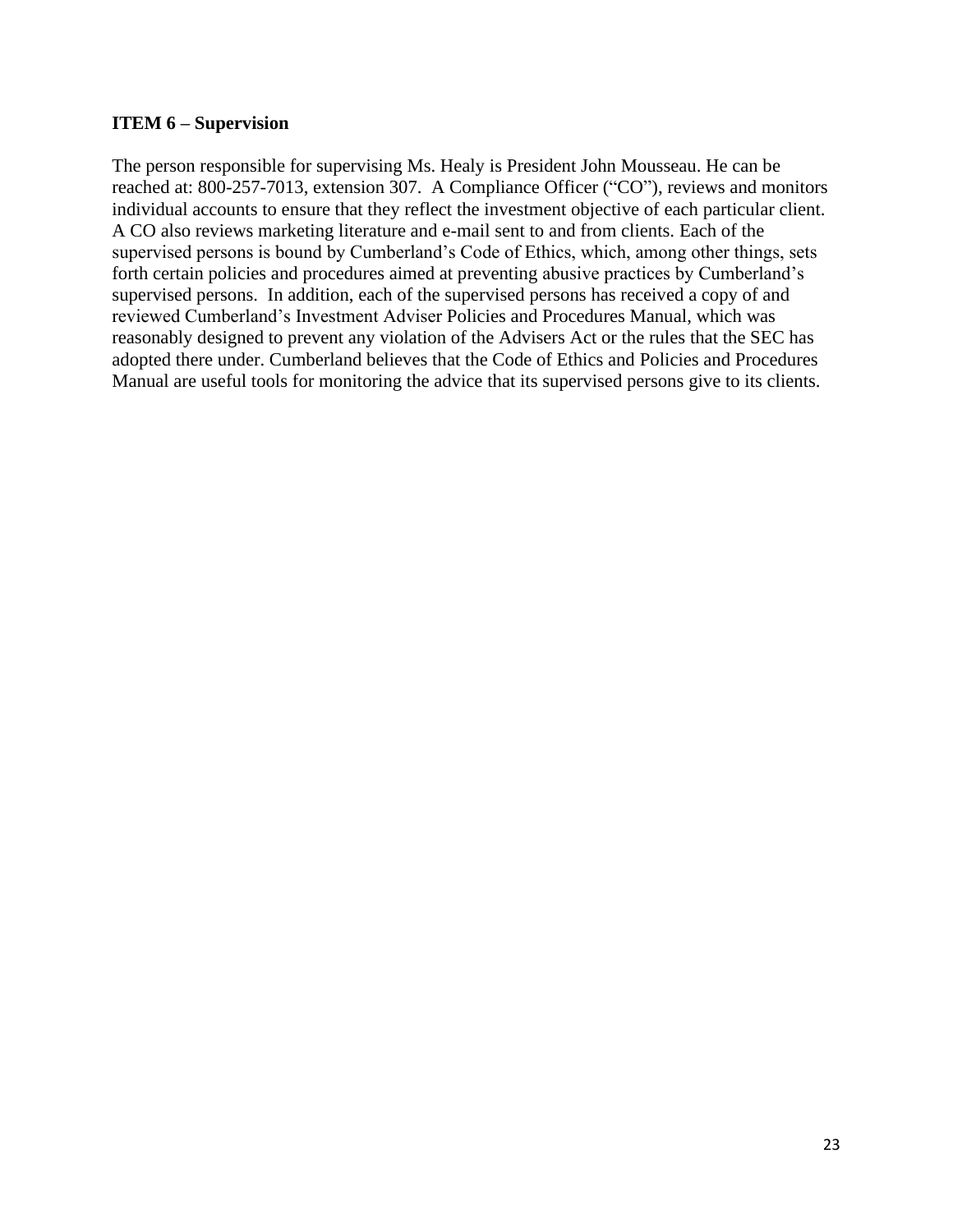### **ITEM 1 – Title – Regional Director of Investments, IA Representative**

- A. 1. MICHAEL G. BLACKMON, CFA<sup>3</sup>- 2 N. Tamiami Trail, Suite 303, Sarasota, FL 34236, 800-257-7013, ext. 349
	- 2. Cumberland Advisors, 2 N. Tamiami Trail, Suite 303, Sarasota, FL 34236
	- 3. Supplement dated 01/25/2017

B. This brochure supplement provides information about Michael G. Blackmon that supplements the Cumberland Advisors brochure (ADV Part 2A). You should have received a copy of that brochure. Please contact Timothy J. Lyle, 800-257-7013, extension 350 if you did not receive Cumberland's brochure or if you have any questions about the contents of this supplement. Additional information about Michael G. Blackmon is available on the SEC's website at: [www.adviserinfo.sec.gov.](http://www.adviserinfo.sec.gov/)

### **ITEM 2 – Educational Background and Business Experience**

Mr. Blackmon joined Cumberland in October, 2016 as Regional Director of Investments. Previously he was CIO of Banyan Partners, Palm Beach Gardens, Florida. He earned his B.S. in Business Administration from the University of North Carolina in 1977. He earned his CFA® designation in 1985. His date of birth is 03/25/1955.

## **ITEM 3 – Disciplinary Information**

There is no disciplinary information to report on this person.

## **ITEM 4 – Other Business Activities**

Mr. Blackmon is not involved in any other business activities.

#### **ITEM 5 - Additional Compensation**

No one who is not a client provides an economic benefit to Mr. Blackmon for providing advisory services.

<sup>3</sup> The **Chartered Financial Analyst®** (CFA) designation is an internationa[l professional certification](http://en.wikipedia.org/wiki/Professional_certification) offered by the [CFA Institute](http://en.wikipedia.org/wiki/CFA_Institute) (formerly AIMR) to [financial analysts](http://en.wikipedia.org/wiki/Financial_analyst) who complete a series of three [examinations.](http://en.wikipedia.org/wiki/Examination) To become a CFA® Charter holder candidates must pass each of three six-hour exams, possess a bachelor's degree from an accredited institution (or have equivalent education or work experience) and have 48 months of qualified, professional work experience. CFA® charter holders are also obligated to adhere to a strict Code of Ethics and Standards governing their professional conduct.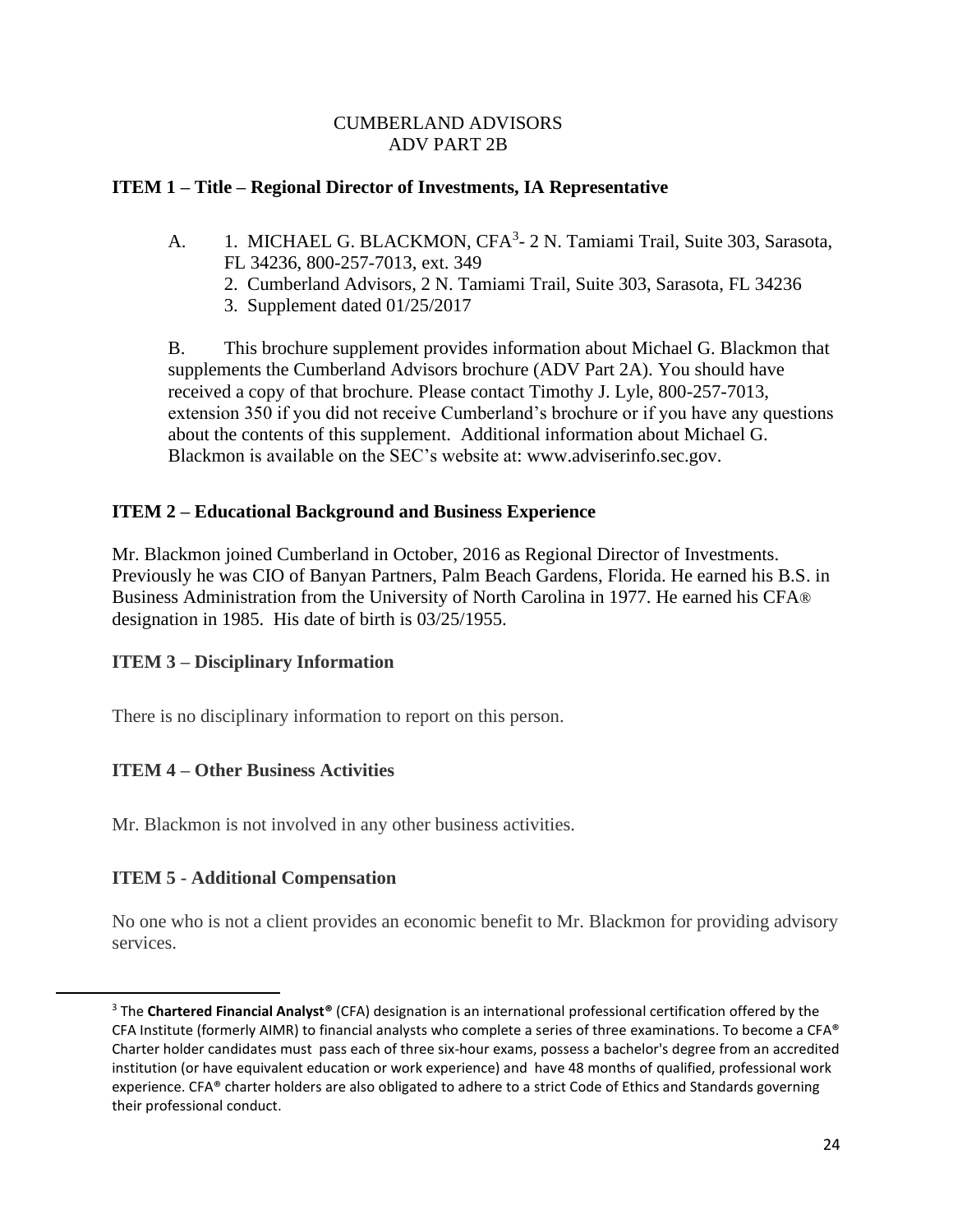#### **ITEM 6 – Supervision**

The person responsible for supervising Mr. Blackmon is Senior Vice President, Dr. Michael McNiven. He can be reached at 800-257-7013, extension 316. A Compliance Officer (CO) reviews and monitors individual accounts to ensure that they match the investment objective of the particular client. A CO also reviews marketing literature and e-mail sent to and from clients. Each of the supervised persons is bound by Cumberland's Code of Ethics, which, among other things, sets forth certain policies and procedures aimed at preventing abusive practices by Cumberland's supervised persons. In addition, each of the supervised persons has received a copy of and reviewed Cumberland's Investment Adviser Policies and Procedures Manual, which was reasonably designed to prevent any violation of the Advisers Act or the rules that the SEC has adopted there under. Cumberland believes that the Code of Ethics and Policies and Procedures Manual are useful tools for monitoring the advice that its supervised persons give to its clients.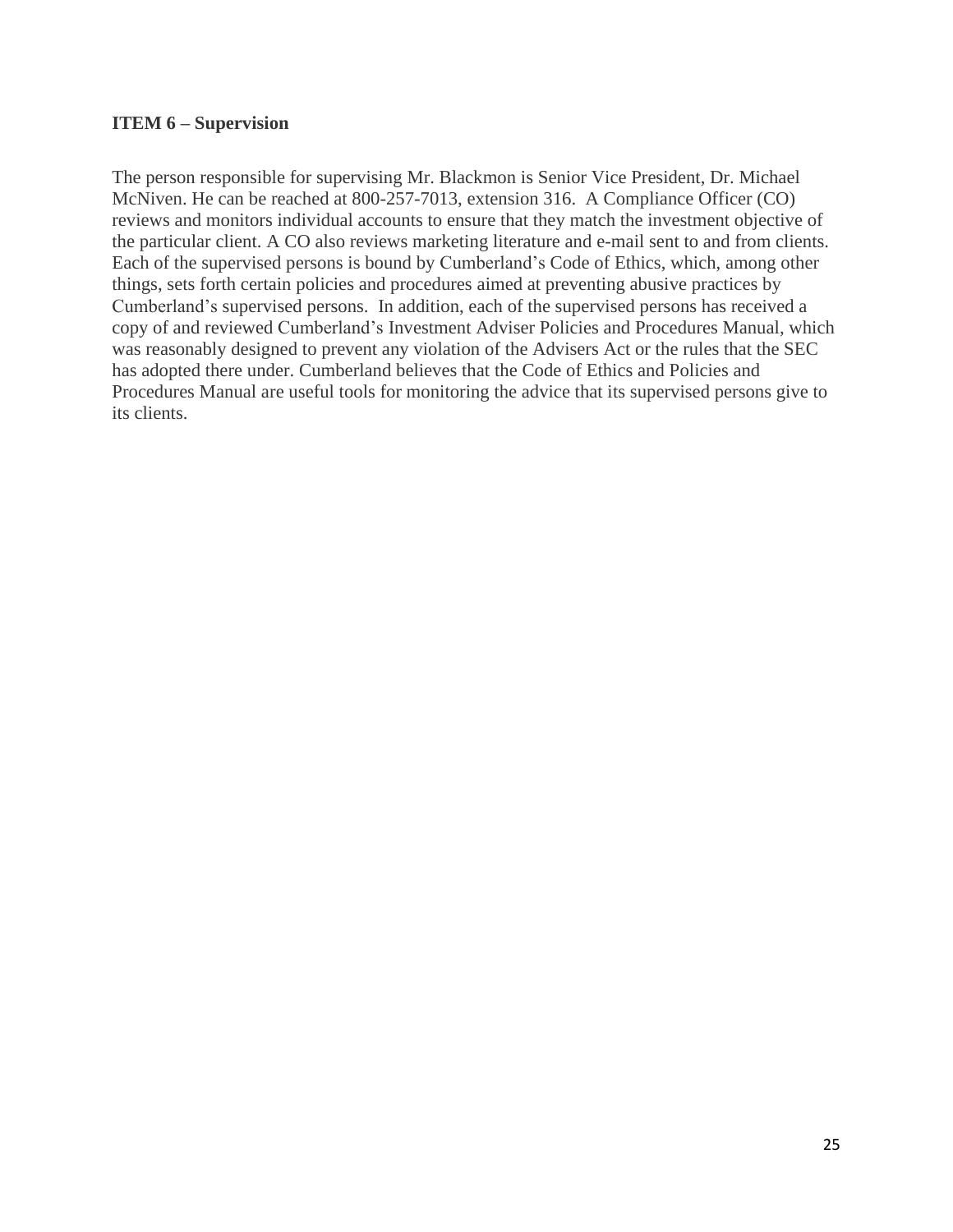#### **ITEM 1 – Title – Investment Advisor Representative**

- A. 1. THERESE M. PANTALIONE 614 Landis Ave, Vineland, NJ 08360 800- 257-7013, ext. 315
	- 2. Cumberland Advisors, 2 N. Tamiami Trail, Suite 303, Sarasota, FL 34236
	- 3. Supplement dated 01/18/2017

B. This brochure supplement provides information about Therese M. Pantalione that supplements the Cumberland Advisors brochure (ADV Part 2A). You should have received a copy of that brochure. Please contact Timothy Lyle, 800-257-7013, extension 350 if you did not receive Cumberland's brochure or if you have any questions about the contents of this supplement. Additional information about Therese M. Pantalione is available on the SEC's website at www.adviserinfo.sec.gov.

### **ITEM 2 – Educational Background and Business Experience**

Mrs. Pantalione joined Cumberland in May 1986 and has performed Municipal Research, and assisted with the Consulting services to municipalities. Since 1998, she has been the Compliance Officer in the firm as well as a managing director. Currently she provides investment advisory services to Cumberland's clients in our New Jersey office as well as acting as a compliance consultant. Her date of birth is 03/23/1951.

#### **ITEM 3 – Disciplinary Information**

There is no disciplinary information to report on this person.

#### **ITEM 4 – Other Business Activities**

Mrs. Pantalione is not involved in any other business activities.

#### **ITEM 5 - Additional Compensation**

No one who is not a client provides an economic benefit to Mrs. Pantalione for providing advisory services.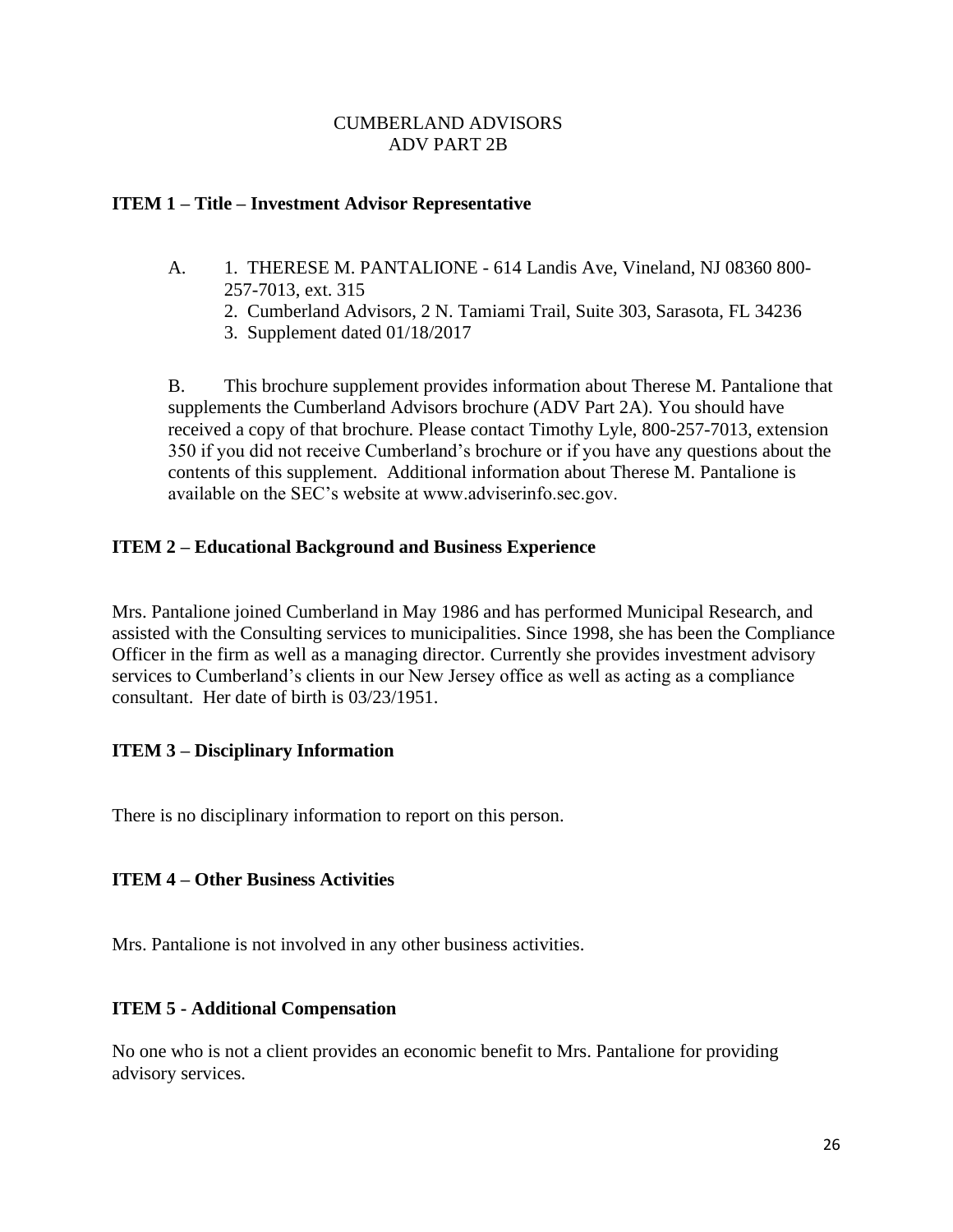#### **ITEM 6 – Supervision**

The person responsible for supervising Mrs. Pantalione is Senior Vice President Dr. Michael McNiven. He can be reached at 800-257-7013, extension 316. A Compliance Officer (CO) reviews and monitors individual accounts to ensure that they match the investment objective of the particular client. A CO also reviews marketing literature and e-mail sent to and from clients. Each of the supervised persons is bound by Cumberland's Code of Ethics, which, among other things, sets forth certain policies and procedures aimed at preventing abusive practices by Cumberland's supervised persons. In addition, each of the supervised persons has received a copy of and reviewed Cumberland's Investment Adviser Policies and Procedures Manual, which was reasonably designed to prevent any violation of the Advisers Act or the rules that the SEC has adopted there under. Cumberland believes that the Code of Ethics and Policies and Procedures Manual are useful tools for monitoring the advice that its supervised persons give to its clients.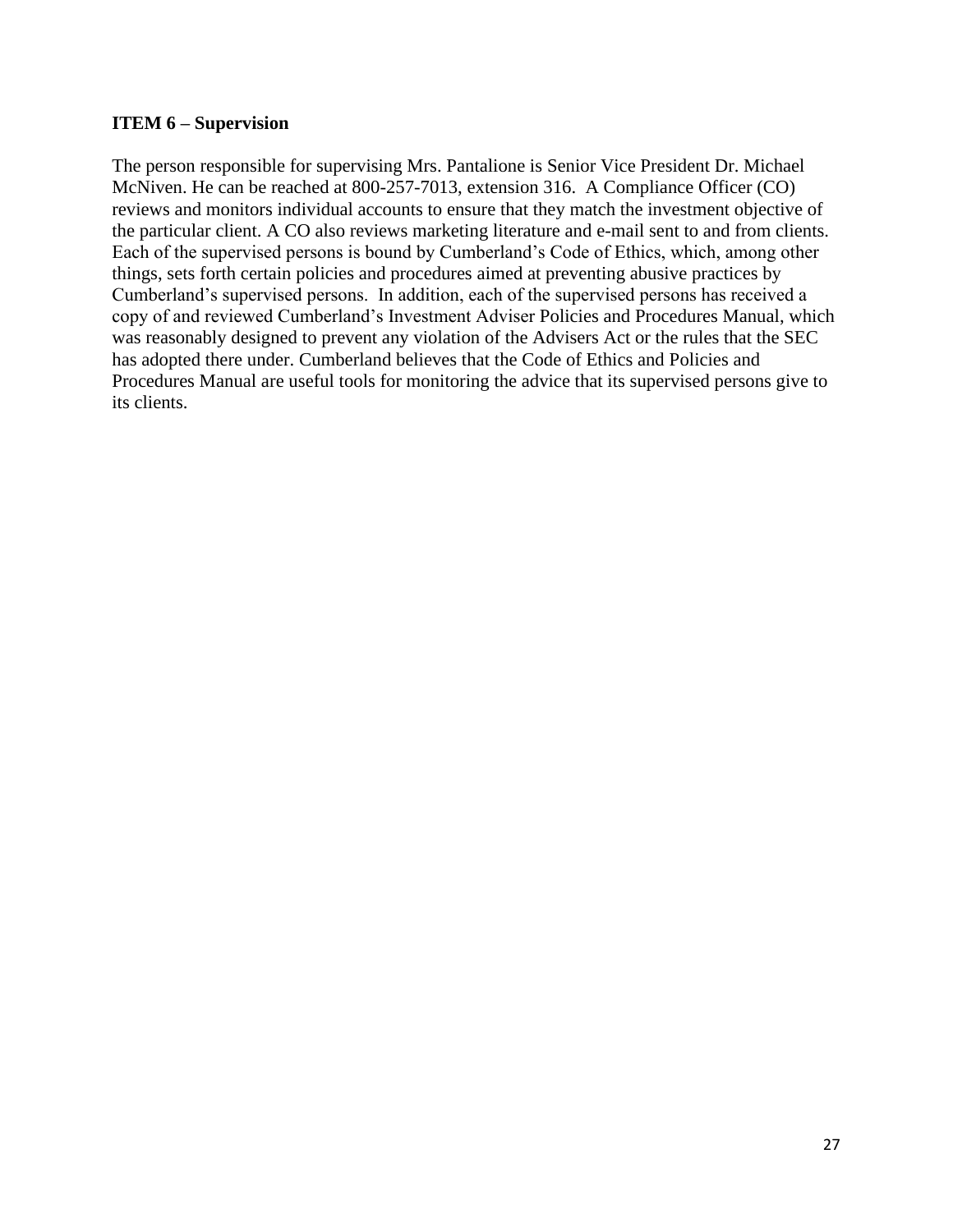## **ITEM 1 – Title – Regional Director of Investments**

- A. 1**.** TODD E. ENGELHARDT, 2 N. Tamiami Trail, Suite 303, Sarasota, FL, 34236, 800- 257-7013, extension 371
	- 2. Cumberland Advisors, 2 N. Tamiami Trail, Suite 303, Sarasota, FL 34236
	- 3. Supplement dated 12/10/2019

B. This brochure supplement provides information about Todd Engelhardt that supplements the Cumberland Advisors brochure (ADV Part 2A). You should have received a copy of that brochure. Please contact Timothy Lyle, 800-257-7013, extension 350 if you did not receive Cumberland's brochure or if you have any questions about the contents of this supplement. Additional information about Todd Engelhardt is available on the SEC's website at www.adviserinfo.sec.gov.

## **ITEM 2 – Educational Background and Business Experience**

Mr. Engelhardt serves as Regional Director of Investments for southwest Florida. Prior to joining Cumberland, Todd held senior positions in distribution and marketing with FleetBoston, Manning & Napier Advisors, and Fifth Third. While at Fleet, he served as National Sales Director in Fleet's Columbia Management Group subsidiary, with responsibility for Endowment and Foundation business development. Todd also assisted in Columbia's integration of Bostonbased Liberty Asset Management, as well as a host of smaller bank investment unit acquisitions. He began his career with the management information systems consulting practice of Arthur Andersen & Co. in New York City. Todd received an MBA from Rensselaer Polytechnic Institute in 1984. His date of birth is 10/21/1960.

## **ITEM 3 – Disciplinary Information**

There is no disciplinary information to report on this person.

## **ITEM 4 – Other Business Activities**

Mr. Engelhardt is not involved in any other business activities.

## **ITEM 5 - Additional Compensation**

No one who is not a client provides an economic benefit to Mr. Engelhardt for providing advisory services.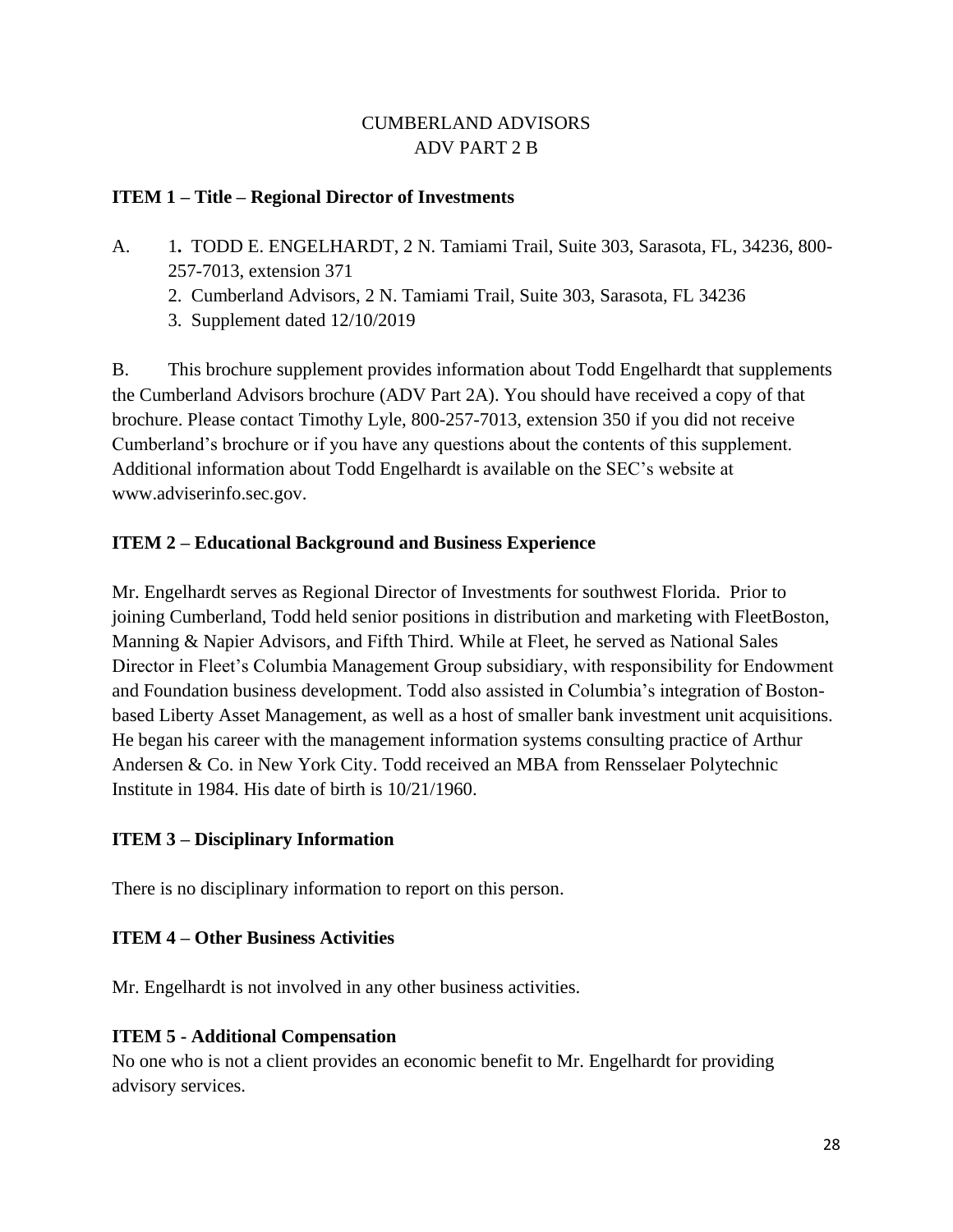#### **ITEM 6 – Supervision**

The person responsible for supervising Mr. Engelhardt is Matthew C. McAleer. Matt can be reached at 800-257-7013, extension 346. The Chief Compliance Officer (CCO), reviews and monitors individual accounts to ensure that they meet the investment objective of the particular client. The CCO also reviews marketing literature and e-mail sent to and from clients. The CCO then reports to the CEO. Each of the supervised persons is bound by Cumberland's Code of Ethics, which, among other things, sets forth certain policies and procedures aimed at preventing abusive practices by Cumberland's supervised persons. In addition, each of the supervised persons has received a copy of and reviewed Cumberland's Investment Adviser Compliance Manual, which was reasonably designed to prevent any violation of the Advisers Act or the rules that the SEC has adopted thereunder. Cumberland believes that the Code of Ethics and the Compliance Manual are useful tools for monitoring the advice that its supervised persons give to its clients.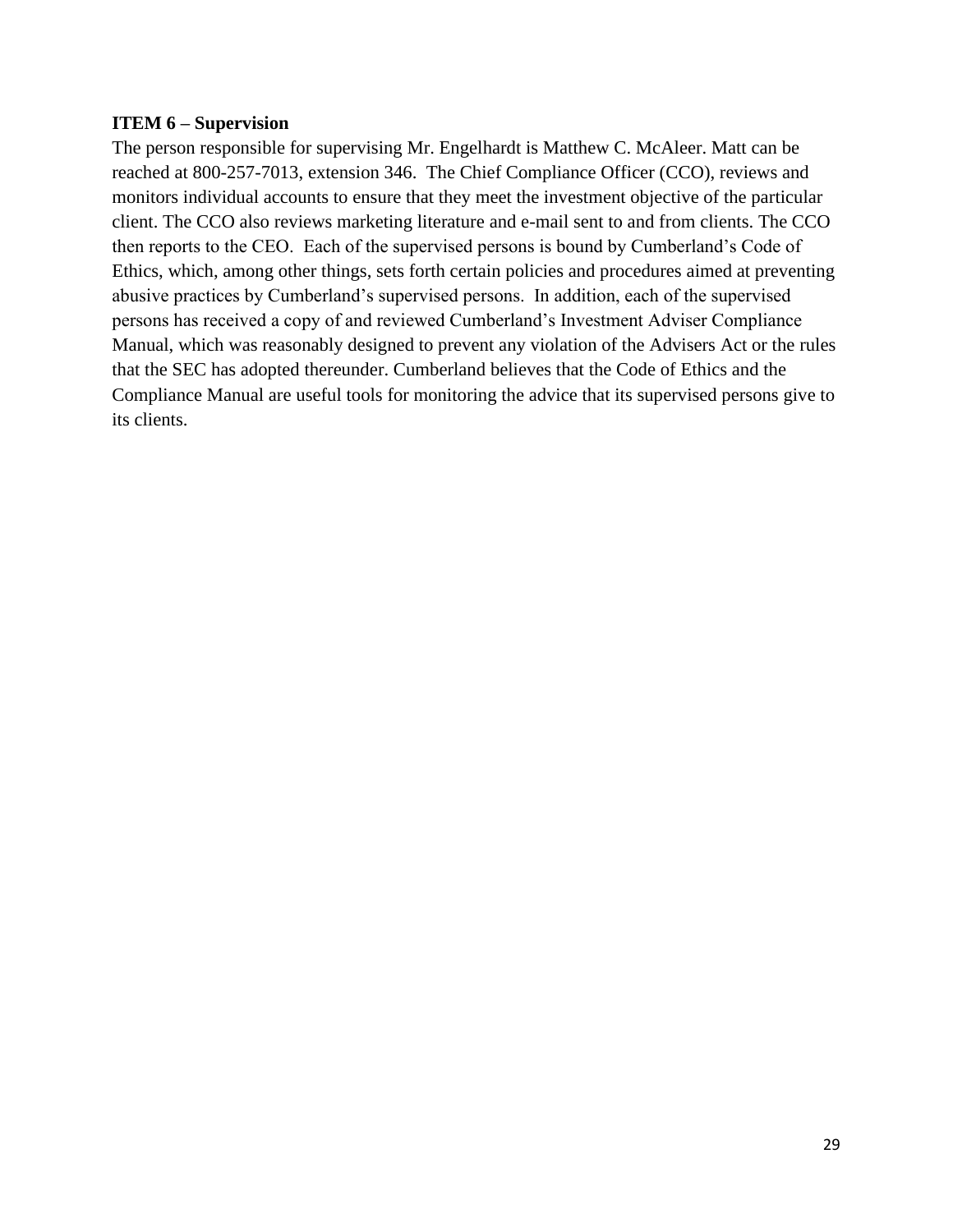### **ITEM 1 – TITLE – Investment Advisor Representative**

A. 1. ANDREW D. CRAWFORD – 2 N. Tamiami Trail, Suite 303, Sarasota, FL 34236, 800-257-7013, extension 366

2. Cumberland Advisors, 2 N. Tamiami Trail, Suite 303, Sarasota, FL 34236

3. Supplement dated 01/22/21

B. This brochure supplement provides information about Andrew D. Crawford that supplements the Cumberland Advisors brochure (ADV Part 2A). You should have received a copy of that brochure. Please contact Timothy Lyle, 800-257-7013, extension 350 if you did not receive Cumberland's brochure or if you have any questions about the contents of this supplement. Additional information about Andrew Crawford is available on the SEC's website at [www.adviserinfo.sec.gov.](http://www.adviserinfo.sec.gov/)

### **ITEM 2 – Educational Background and Business Experience**

Mr. Crawford joined Cumberland in August, 2019. Before joining Cumberland, Mr. Crawford served as Vice President of Municipal Sales for Suntrust, Wells Fargo, and Wachovia Banks. Andrew received his B.A. in Economics in 2002 from Hampden-Sydney College. His date of birth is 06/15/79.

#### **ITEM 3 – Disciplinary Information**

There is no disciplinary information to report on this person.

#### **ITEM 4 – Other Business Activities**

Mr. Crawford is not involved in any other business activities.

#### **ITEM 5 - Additional Compensation**

No one who is not a client provides an economic benefit to Mr. Crawford for providing advisory services.

#### **ITEM 6 – Supervision**

The person responsible for supervising Mr. Crawford is John Mousseau. He can be reached at 800-257-7013. The Compliance Officer (CO), reviews and monitors individual accounts to ensure that they meet the investment objective of the particular client. The CO also reviews marketing literature and e-mail sent to and from clients. The CO then reports to the CEO. Each of the supervised persons is bound by Cumberland's Code of Ethics, which, among other things, sets forth certain policies and procedures aimed at preventing abusive practices by Cumberland's supervised persons. In addition, each of the supervised persons has received a copy of and reviewed Cumberland's Investment Adviser Compliance Manual, which was reasonably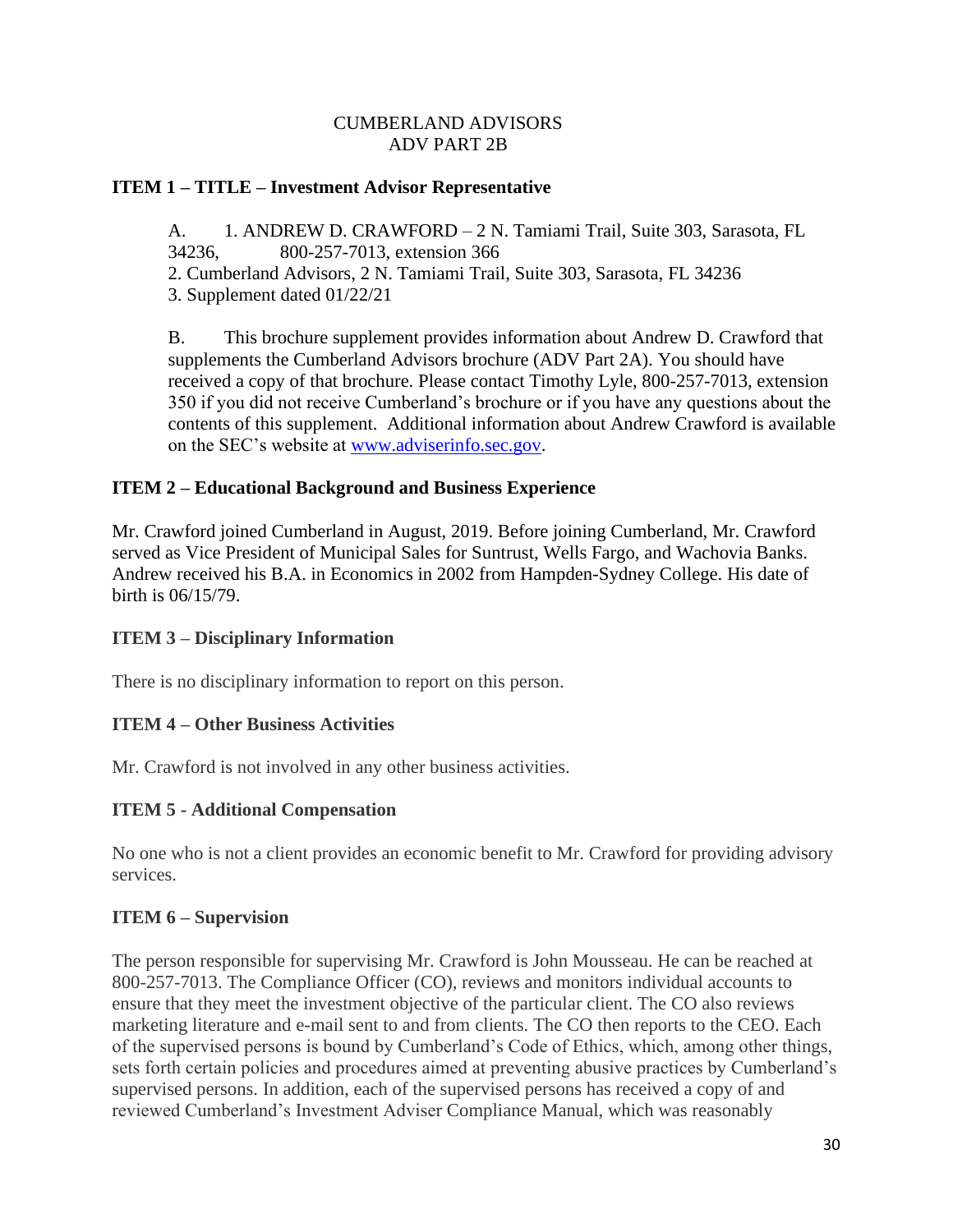designed to prevent any violation of the Advisers Act or the rules that the SEC has adopted thereunder. Cumberland believes that the Code of Ethics and the Compliance Manual are useful tools for monitoring the advice that its supervised persons give to its clients.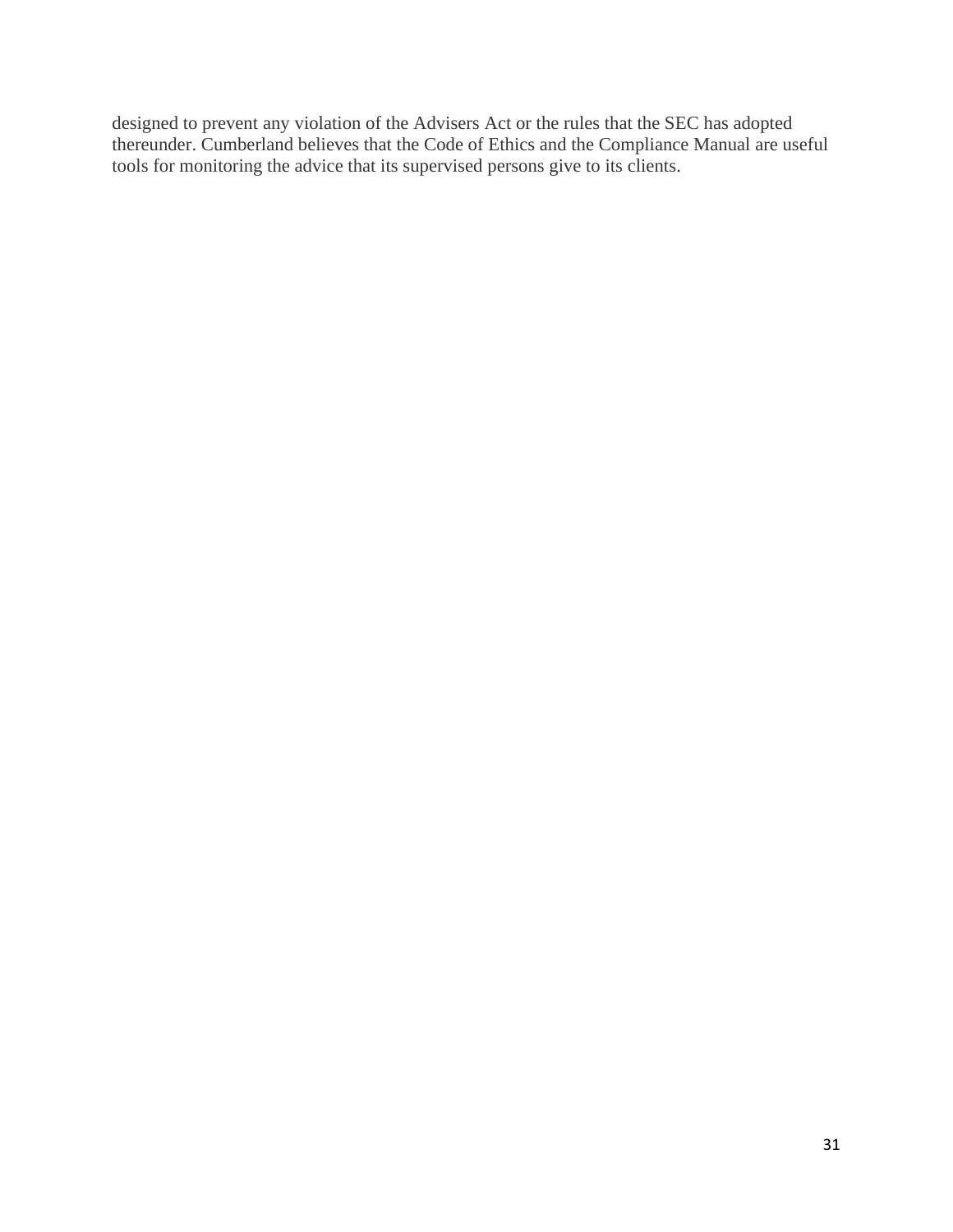### **ITEM 1 – Title – Wealth Management Associate**

- A. 1. CHARLES W. METZLER, CFP® 2 N. Tamiami Trail, Suite 303, Sarasota, FL 34236, 800-257-7013, ext. 345
	- 2. Cumberland Advisors, 2 N. Tamiami Trail, Suite 303, Sarasota, FL 34236
	- 3. Supplement dated 02/24/2020

B. This brochure supplement provides information about Charles W. Metzler that supplements the Cumberland Advisors brochure (ADV Part 2A). You should have received a copy of that brochure. Please contact Timothy Lyle, 800-257-7013, extension 350 if you did not receive Cumberland's brochure or if you have any questions about the contents of this supplement. Additional information about Charles W. Metzler is available on the SEC's website at [www.adviserinfo.sec.gov.](http://www.adviserinfo.sec.gov/)

## **ITEM 2 – Educational Background and Business Experience**

Charles Metzler is a Wealth Management Associate with Cumberland Advisors since joining the firm in 2020. Charles provides support for the firm's Investment Advisor Representatives and Regional Directors of Investment and serves as a resource for clients and prospects. He is responsible for providing client support, developing client portfolio risk analysis as well as aligning client investment objectives and risk tolerance within Cumberland's investment strategies. He also assists in providing consistency in investment allocation and the overall client experience. He was previously employed by RiverSource Life Insurance Company/Ameriprise Financial, where he provided direct support and problem resolution to both financial advisors and clients.

Charles attended the University of Missouri where he received a Bachelor of Arts degree in Interdisciplinary Studies, with a focus on financial planning, as well as a minor in Business. He is a CFP® Professional and a 2022 Level II Candidate in the CFA Program.